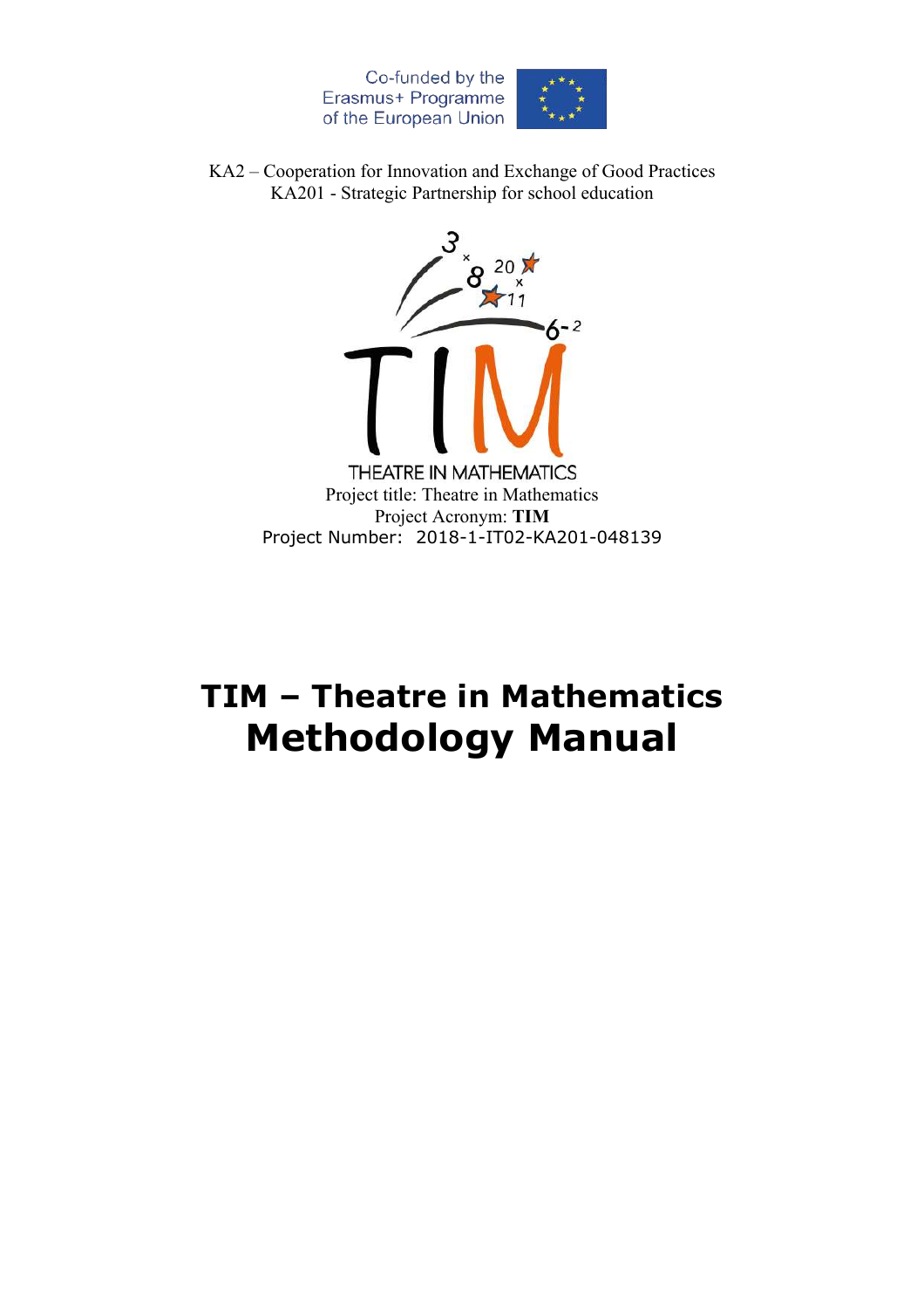

# TIM - Theatre in Mathematics Methodology Manual Index of contents

| 1. |                                                              |  |  |  |
|----|--------------------------------------------------------------|--|--|--|
| 2. |                                                              |  |  |  |
| 3. |                                                              |  |  |  |
| 4. |                                                              |  |  |  |
| 5. |                                                              |  |  |  |
|    | 5.1.                                                         |  |  |  |
|    | 5.2.                                                         |  |  |  |
| 6. |                                                              |  |  |  |
|    | 6.1                                                          |  |  |  |
|    | 6.2                                                          |  |  |  |
|    | 6.2.1                                                        |  |  |  |
|    | 6.2.2                                                        |  |  |  |
| 7. |                                                              |  |  |  |
|    | 7.1                                                          |  |  |  |
|    | 7.1.1                                                        |  |  |  |
| 8. | Combining Mathemart and Process Drama to a new methodology32 |  |  |  |
| 9. |                                                              |  |  |  |
|    | 9.1                                                          |  |  |  |
|    | 9.2                                                          |  |  |  |
|    | 9.3                                                          |  |  |  |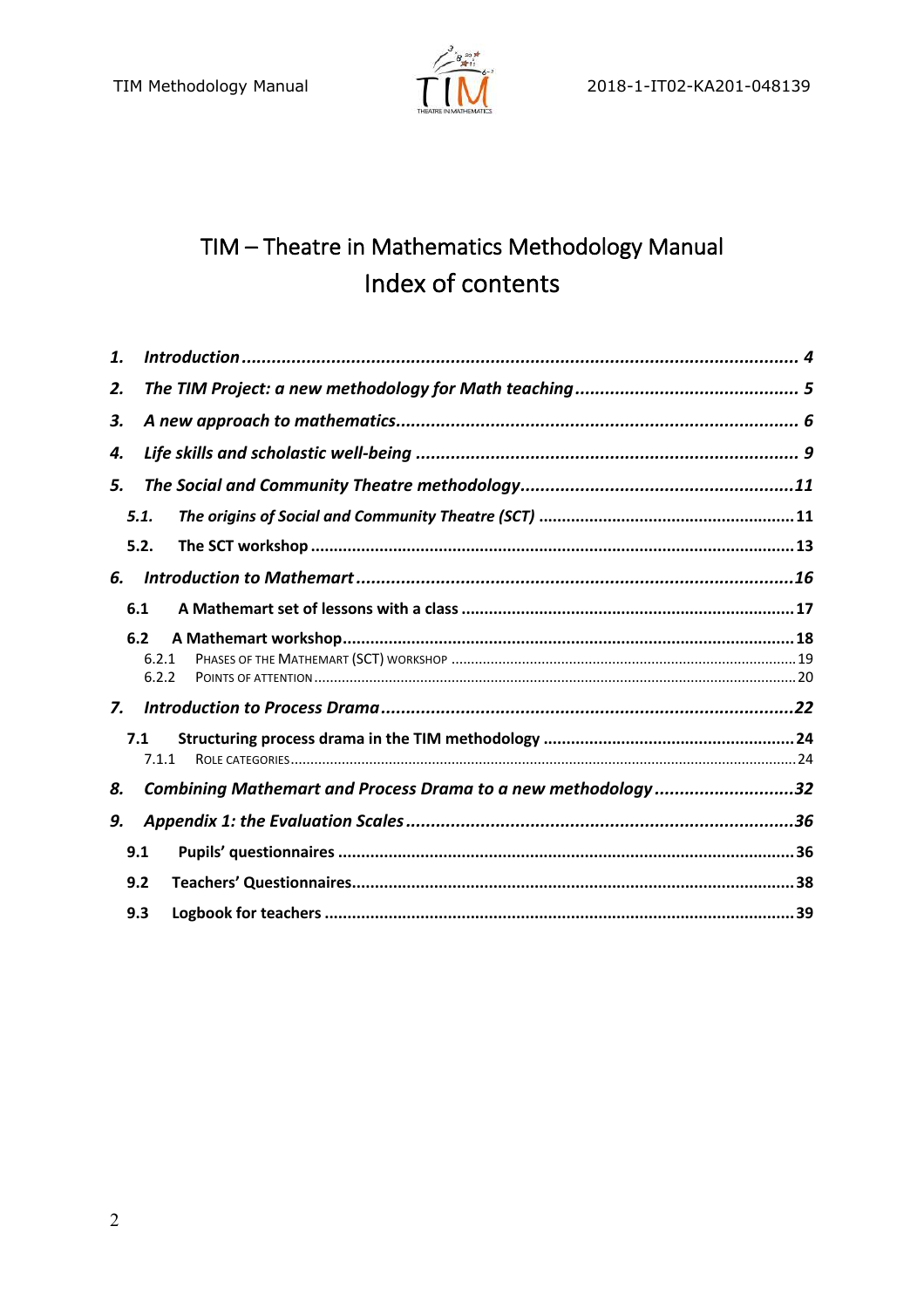

# **Disclaimer**

This project has been funded with support from the European Commission. This publication reflects the views only of the authors, and the Commission cannot be held responsible for any use which may be made of the information contained therein.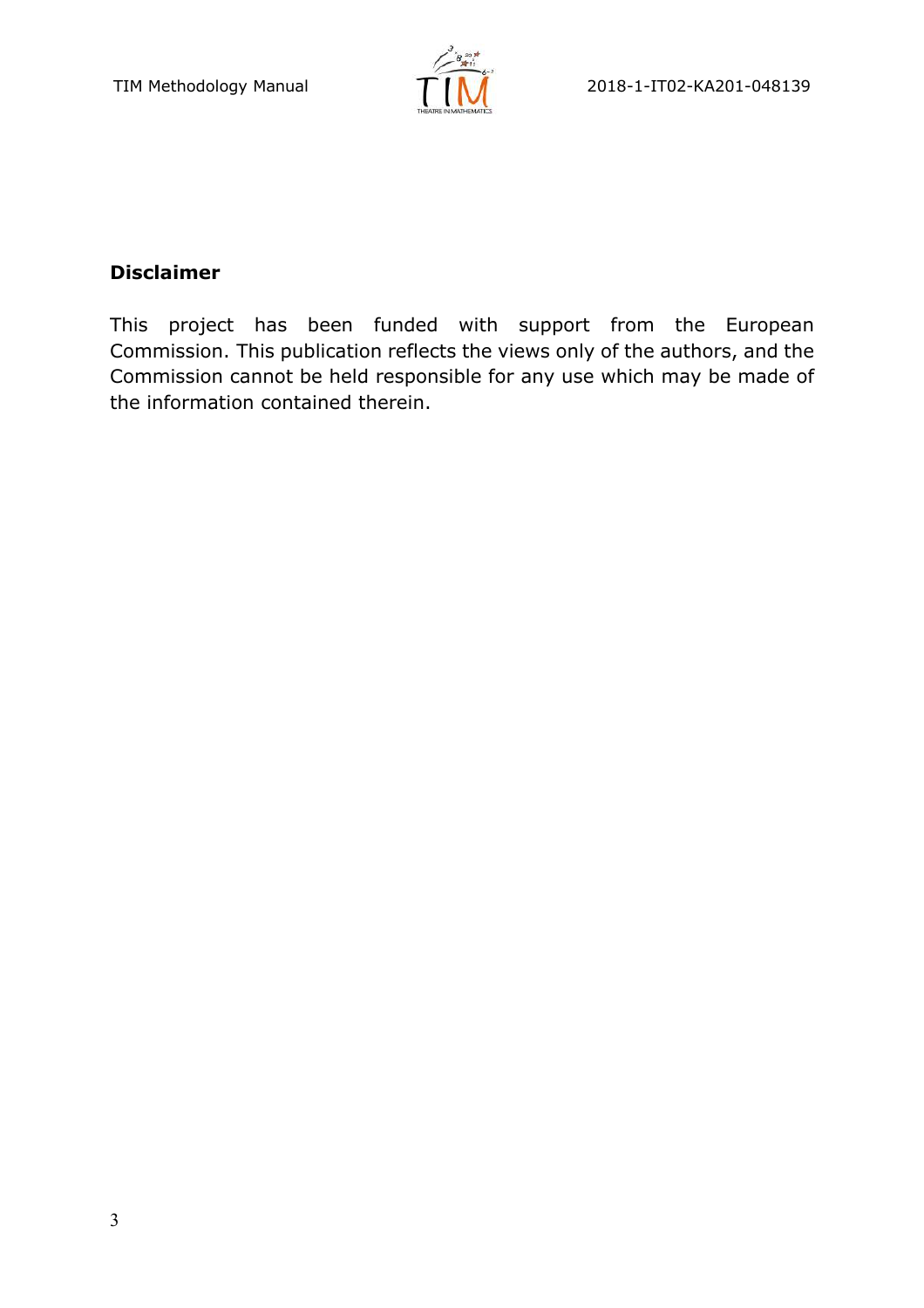

# **1. INTRODUCTION**

The main objective of the TIM Methodology Manual is to explain where the TIM Methodology originates, and which is the approach of the authors. In the initial chapters an overview about the international trends in math education is given, and the correspondences between the TIM approach these trends is presented, as well as and the motivations that sparked the authors work on the TIM approach are described.

The chapter "Life skills and scholastic well-being" explains **how student's life skills, that are promoted by the theatre workshop,** are strictly interconnected with the students' wellbeing and their learning.

The TIM methodology originates from the assessment and combination of two complementary approaches: "**Mathemart – Playing with mathematics in the theatre workshop**" and "**Process Drama – change of roles, perspectives, and role aspects in teaching mathematics**". The TIM Methodology draws on the **Social and Community Theatre Methodology**. So, Chapters 5, 6 and 7 are dedicated to these founding elements of *TIM – Theatre in Mathematics* methodology: the Social and Community Theatre, Mathemart and Process Drama are described in their characteristics, as well as how they have been used in teaching mathematics by the partners of the TIM Project.

The last Chapter describes how Mathemart and Process Drama have been combined and implemented in the TIM methodology in order to create a flexible methodology to support math teaching in the classroom.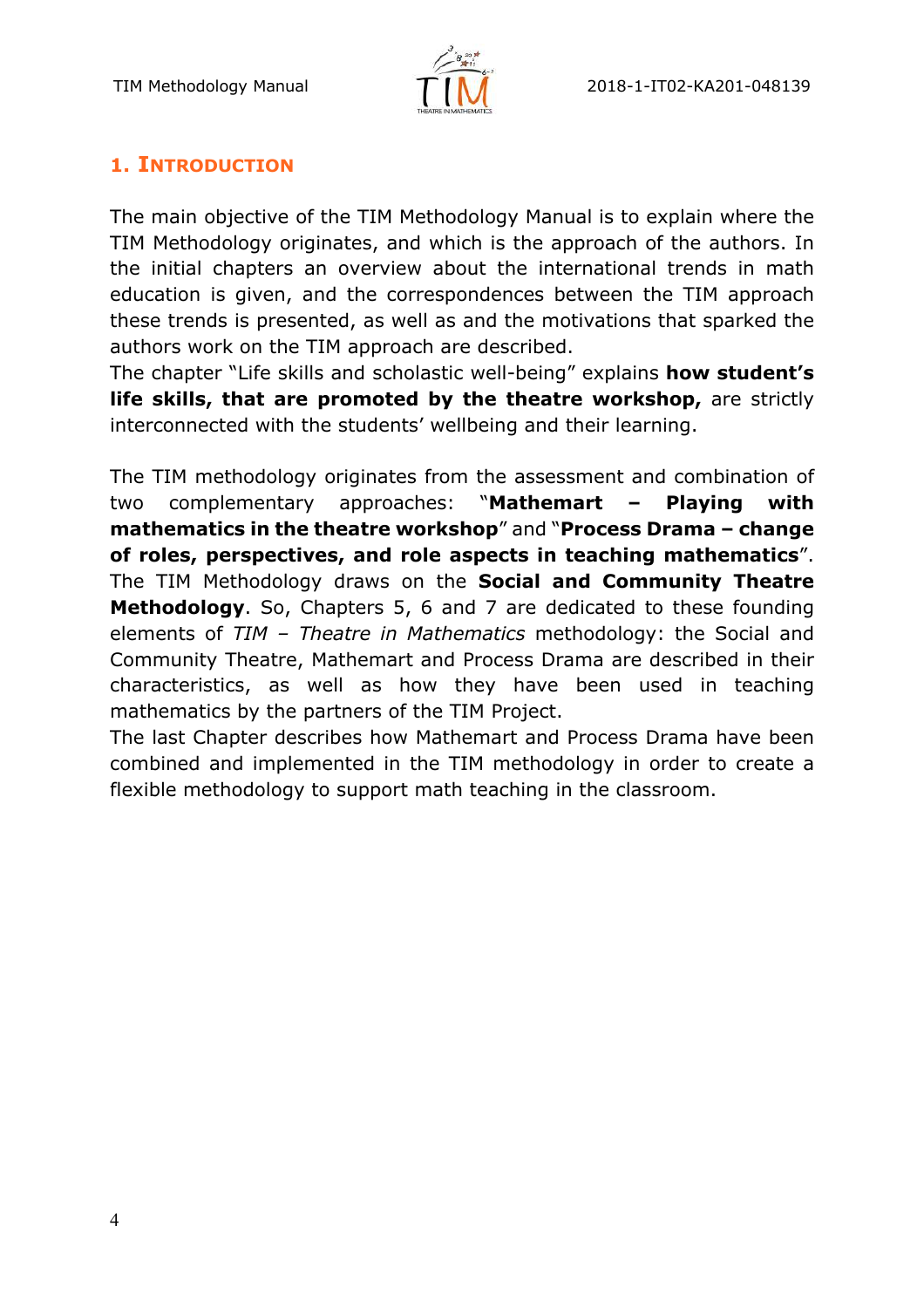

#### **2. THE TIM PROJECT: A NEW METHODOLOGY FOR MATH TEACHING**

The TIM Methodology originates from a three years-long collaboration of an international team of drama, math teaching, education and wellbeing professionals from Italy, Norway, Portugal and Greece. During the TIM – Theatre in Mathematics Project, the team worked together to reflect, exchange good practices and create a new methodology to teach mathematics using drama in the classroom, that has then been tested and implemented in schools in the four partners' countries, with the support of teachers and educators.

The TIM – Theatre in Mathematics Methodology originates from the assessment and combination of two complementary methodologies: "Mathemart – Playing with mathematics in the theatre workshop" and "Process Drama – change of roles, perspectives, and role aspects in teaching mathematics". Mathemart is an innovative pedagogical approach that consists in teaching mathematics through the Social and Community Theatre (SCT) methodology of the University of Turin. Mathemart uses SCT to get students involved in the game of mathematics by means of theatrical games and activities: an overall approach that includes mind and body, inborn creativity and engagement. This theatrical setting conveys a creative, playful and trusting atmosphere, enabling students to freely explore without judging what they are doing, learning from mistakes in a sequence of trial and error. Process Drama, developed by the HVL University of Bergen, aims at changing the teacher dominated pattern of communication by introducing and exploring roles and role aspects (the sceptic, the curious, the authority, the mediator) to create more student active learning processes, emphasizing the ability to change roles and perspectives in a learning process with arguments more than just answers. The TIM Methodology is built considering the 4 partner countries education systems in order to have a flexible and adaptable tool to each national and regional context.

The TIM – Theatre in Mathematics Project gave birth to three methodological tools that provide trainers and teachers studying or using the TIM methodology (or who received the TIM training) with a series of guidelines necessary to implement the TIM Methodology in the classroom:

- **The TIM Methodology Manual**
- · **The TIM Toolkit: activities and exercises**
- · **The Assessment and Evaluation Toolkit for teachers**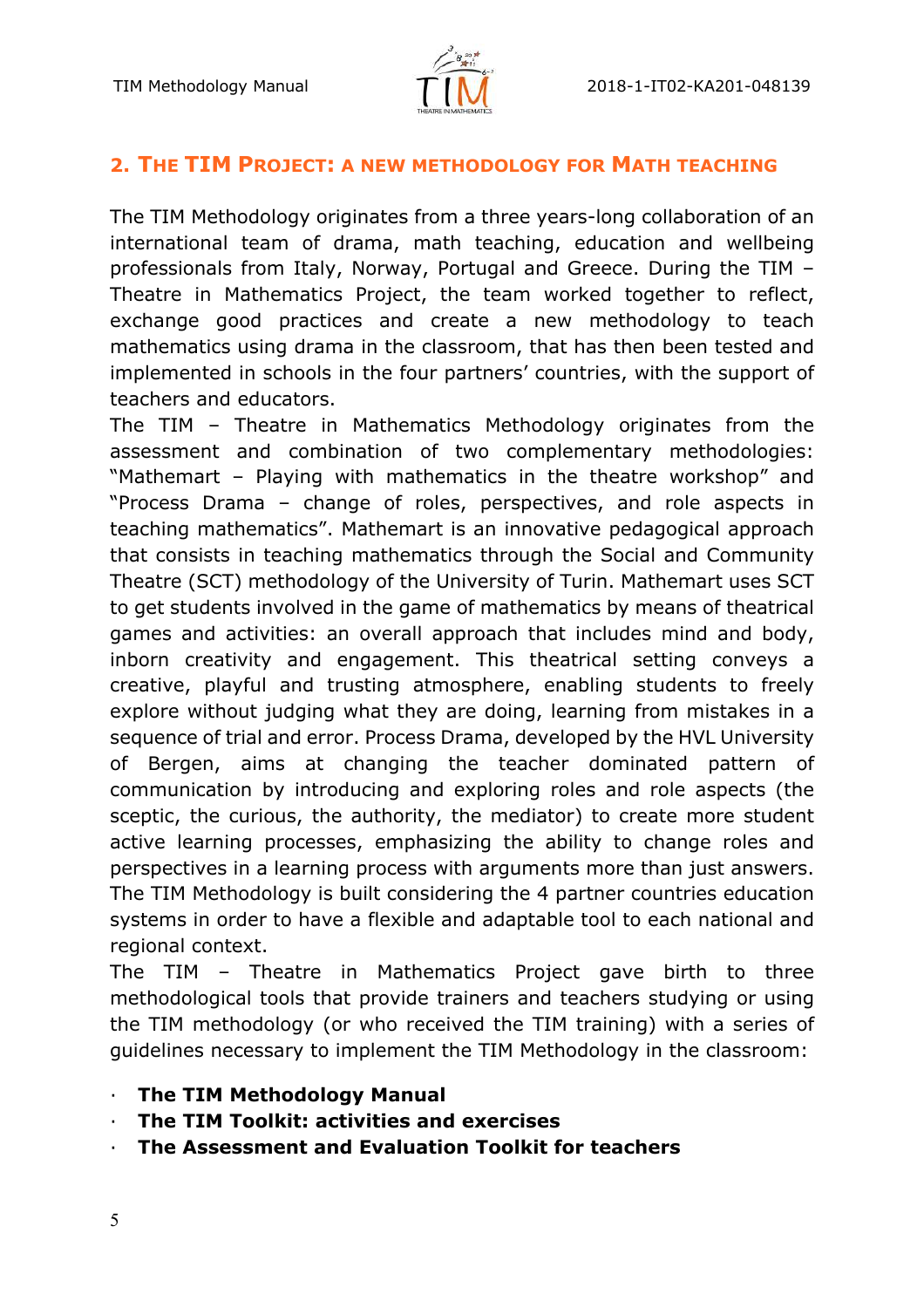

#### **3. A NEW APPROACH TO MATHEMATICS**

Learning mathematics in school has traditionally been a manner of relentless rote rehearsal, drills, and memorization (Skemp 1976). This is about to change. Twenty-first century mathematics educators approach math with utterly different methods. New trends in the education system show a shift where not only "outcomes" are valued but also "process". Instead of "getting" mathematical content knowledge from teachers, students are prepared to be intellectually curious to establish their own understanding. It is important for teachers to elicit students to ask questions and encourage them to figure out the answers, rather than giving them instructions. An important part of this is the students thinking behind their participation, and how this relates to classroom culture. The dual process theory explains how thought arises in two different ways, often called system 1 and system 2. Kahneman (2003) relates system 1 to intuition and system 2 to reasoning.

Within system 1, choices relate to what is easily available and often come fluently without deeper thought. Within system 2, choices are based on deliberate reasoning and thinking through alternatives and consequences. But system 2 rests on deep thought, and it is typical for humans to try to avoid such demanding processes and, instead, use intuition. But arguably, mathematical insight might be developed within system 2. Consequently, activating students' system 2 during teaching seems to be crucial. It is about empowering students to take a more active role in their own learning process. In this way education systems around the world have been moving from defining mathematics as sets of facts, in the direction of emphasizing developing skills that go across multiple subjects.

This way of teaching is designed for helping students master content, think critically, work collaboratively, communicate effectively, learn how to learn, and develop academic mindsets. This kind of deeper learning indicates students are developing and using their mathematical knowledge and skills in a way that prepares them for real life.

Competencies needed in society have evolved, requiring skills that will remain pertinent in a rapid changing world. To be successful in 21st-century profession, personal and civic life, students need skills such as: analytical reasoning, complex problem solving and teamwork. This is in line with WHO Life skills (UNICEF 2012) that includes psycho-social competencies and interpersonal skills that help people make informed decisions, solve problems, think critically and creatively, communicate effectively, build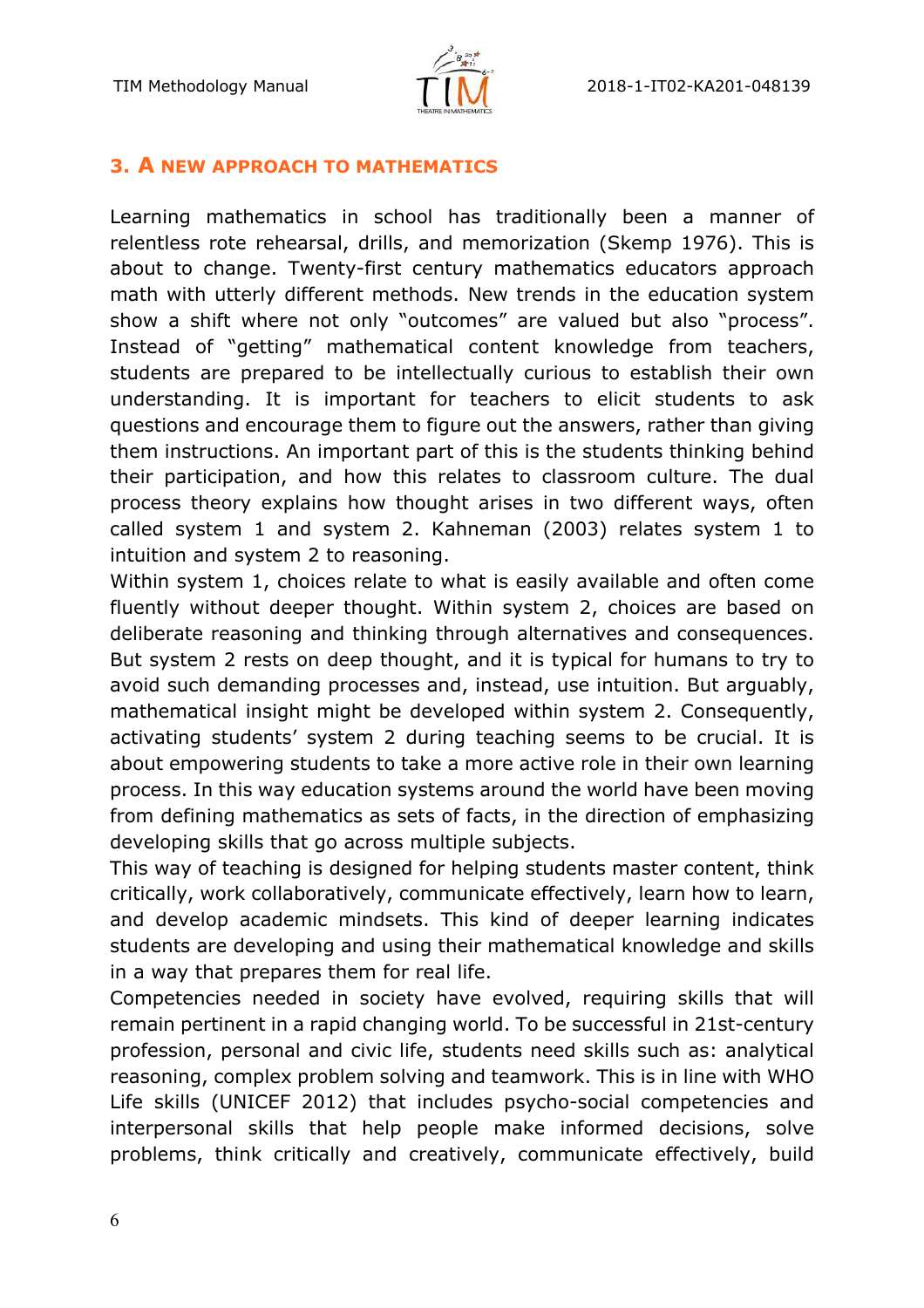

healthy relationships, empathize with others, and cope with managing their lives in a healthy and productive manner. Learning mathematics through drama-themed activities is one approach to let students meet mathematics in different ways and to help students better understand mathematics concepts and reduce mathematics anxiety.

Our approach is to use ideas and tools from drama, such as roles and role categories, to develop a way to help teachers change their teaching towards the new trends. By using roles, and particularly role categories, the teacher can construct a dialogue in the classroom where the students are given tasks or guidelines on how to participate. To create a discussion, to get deeper into ideas and concepts and reasons, one needs people that ask questions, that challenges, and at some point, weigh the different arguments to decide what is best or correct. For example, a teacher might ask a student to talk about an answer he or she found. Then the teacher can call on the students that are given the task (or role category) to be curious, to ask questions until they understand the thinking or reasoning behind the answer. Then the teacher can ask another student that had another result to talk about it, and then again call upon the curious to ask until they understand. Then the teacher can ask those given the role category of being democratic leaders to decide what is correct and not, or easiest to understand. In addition, one could use sceptics to challenge some of the suggestions during the discussion. In this way, the teacher constructs a dialogue where the students ask questions, explain, and decide what is correct and not, based on arguments.

Such dialogues are in line with the newest trends of actively participating students, activating system 2 and through this building a deeper and relational understanding of mathematics. Also, using such constructed discussions for a while will probably lead to the students' taking roles by themselves. But to make such constructed dialogues work, both teachers and students need to learn how to play roles and to change perspective. This is where process drama comes into play.

Another part of our approach is the use of games and theatrical activities that are metaphors of a mathematical concept. This process can also activate system 2. If during a theatrical game some mathematics is required and the answer is not immediate it obliges the students to think about it and find its own strategy to find a solution. This obligation is well accepted by the students because finding a solution enables them to be part of the game. So, this process is fostered by the pleasure of playing (instead of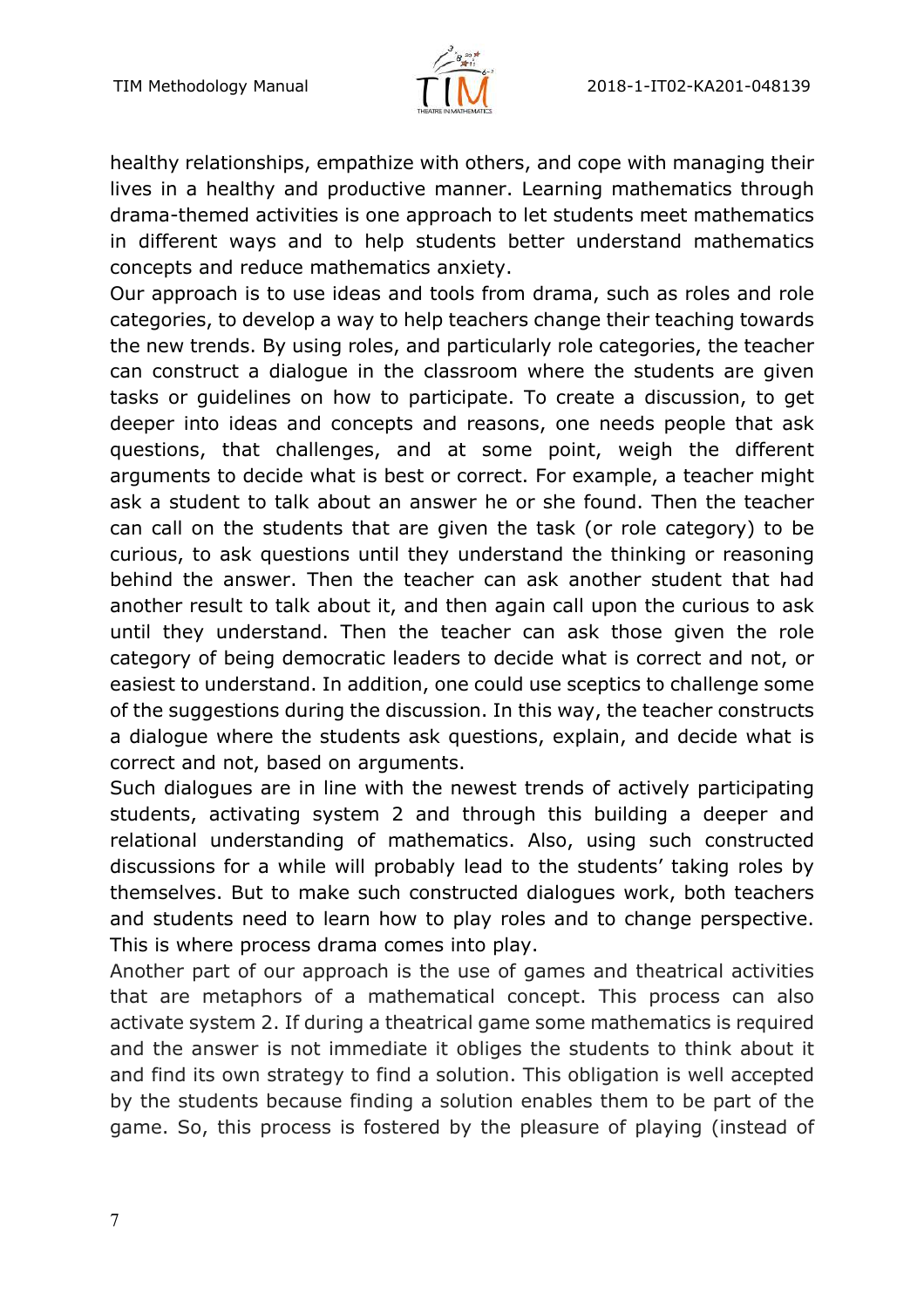

sitting at the desk) and makes the students active participants in the lesson and more active for their own learning.

The same dynamic takes place when theatrical activities that are a metaphor or a representation of a mathematical concept are proposed. In this case the students are invited to understand the metaphor, or the representation used and the rules that regulate it in order to be part of the activity. Again, an active participation due to a strong motivation occurs and it leads to a deeper understanding of the concepts used.

Furthermore, both kinds of activities engage the students in groups (either class or subgroups), and this again requires the students to share, mediate, explore new concepts and solutions collectively and it requires the use of the system 2.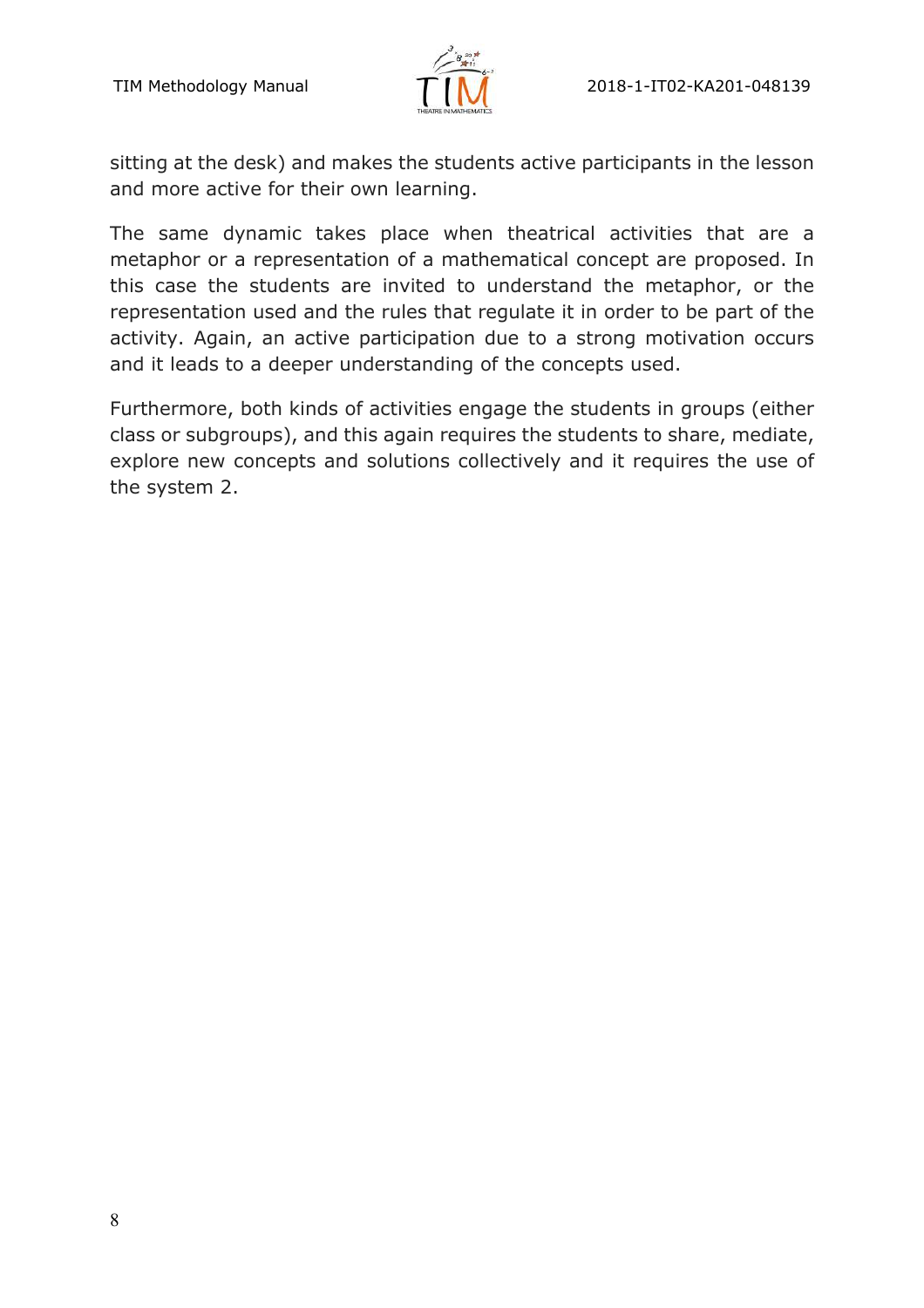

#### **4. LIFE SKILLS AND SCHOLASTIC WELL-BEING**

Following recognition of educational life skills programs, the World Health Organization (WHO, 1993a) identified psychosocial skills as factors central to the promotion of health and well-being of children and adolescents. Three categories of psychosocial skills are distinguished: emotive, cognitive, and relational. The term life skills refers to the skills that enable an individual to meet the needs and changes of daily life (WHO, 1993a). There is a growing body of theory and research behind the rationale for describing the benefits of skills-based health education. Through decades of research and experience, the behavioural sciences, pedagogy, and child development have amassed knowledge about the processes of growth, knowledge, learning, and the means to acquire skills, attitudes, and behaviours in children and adolescents. Prominent in this field is Albert Bandura's theory of social learning or social cognitive learning (1977).

The decision to prioritize the promotion of life skills at school derives from the awareness that these competences will become part of a shared repertory of the psychosocial skills children and young people will need to confront the difficulties that will come with the changes and expectations awaiting them (Bombi, Baumgartner, 2002). It has been shown that life skills training within the school curriculum has a positive influence on the development of all levels of communicative skills (with peers, teachers, parents). The development of life skills improves psychological well-being and enhances self-esteem. Finally, as demonstrated in other studies, life skills training reduces aggression and depression and increases selfconfidence and sense of responsibility (Nabors et al., 2000). Within its social cognitive paradigm, Bandura's constructivist learning theory provides the framework for programs in skills-based health education (WHO, 2003) through interactive and participatory approaches to teaching and learning. Among the personal factors that enable individuals to determine events and express their own potential, a "sense of self-efficacy" is the strongest and most pervasive in many life situations (Bandura, 1997).

The teacher is the principal agent in classroom learning, a mediator of knowledge and teaching experience, as well as a facilitator of emotional aspects that can facilitate or inhibit students' learning processes (Feuerstein, 2005; Ravizza, 2008). Given the emotional variables in learning, a range of evidence indicates that the emotional sensitivity the teacher demonstrates toward a student's learning difficulties is one of the major variables that predicts the onset of anxiety in students (Niss et al.,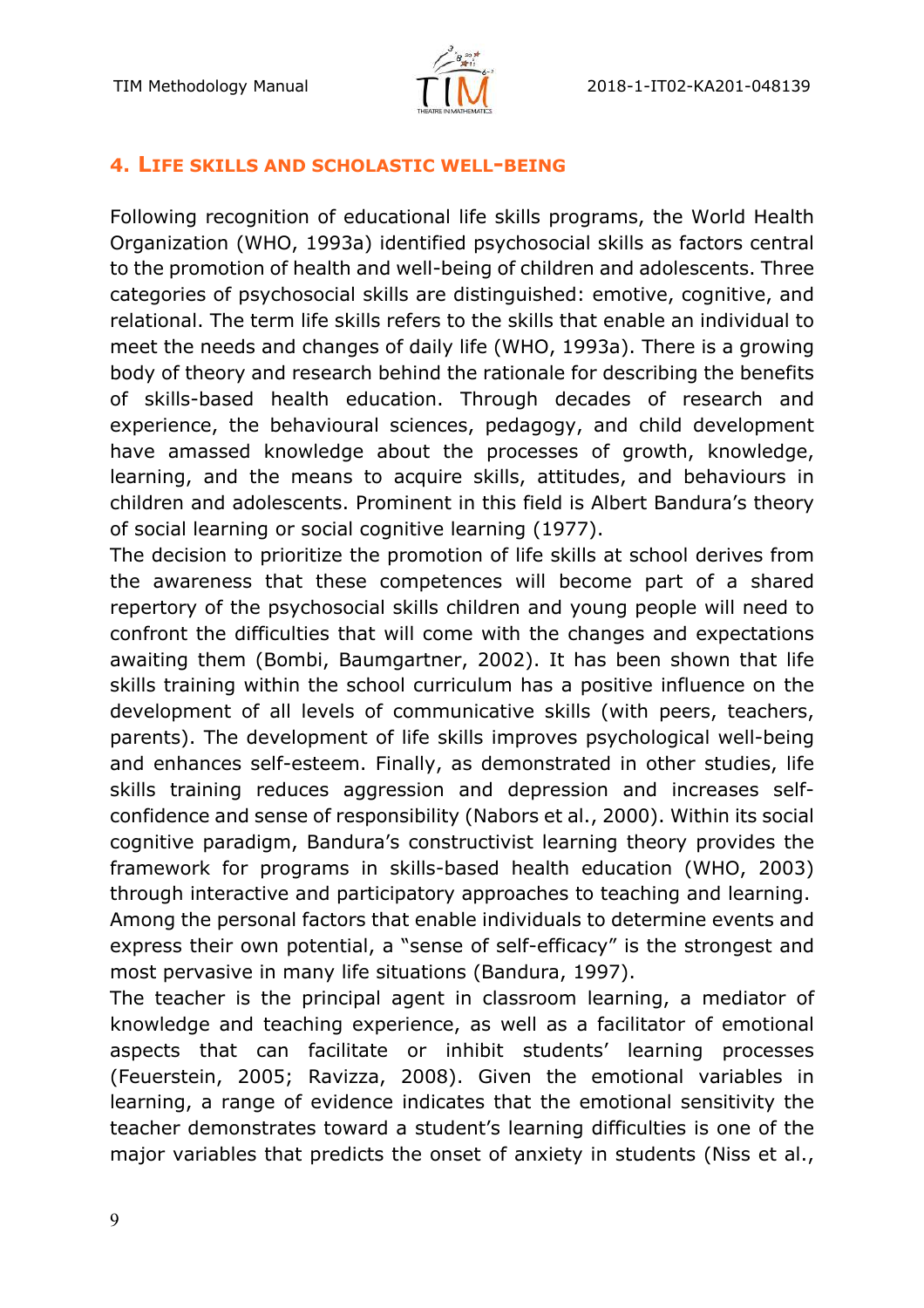

2011; Pantziara et al., 2011). Studies have shown that a teacher's theoretical and practical knowledge, and so the use of certain techniques for teaching math (e.g., problem solving, individualized support, error correction at the end of the lesson, etc.) can increase positive feelings in class (Caviola et al., 2017). An outstanding teacher is one who develops the ability to motivate critical thinking in others (colleagues, students, etc.) in order to take on individual changes and complex challenges, marshal the resources of students and the school community to create contexts of creative and innovative learning (Fullan, 2002; Inchley, Guggleberger & Young, 2012; Griebler, Rojatz & Simovska, 2012; Saraanen, 2012).

The application of the TIM methodology allows the teacher to monitor the development of life skills in their own class together with other factors such as:

- the self-efficacy perceived by the teacher about his mathematics teaching strategies;
- ! pupils' feelings toward their teacher and their classmates;
- pupils' beliefs toward their mathematics self-efficacy.

In the toolkit, the teacher will be able to find a glossary of useful terms and various evaluation tools suggested by the pedagogical and psychological literature. Consultation with an evaluation expert is desirable if the school wishes to adopt them in full.

Appendix 1 shows the three main tools used to evaluate the constructs described above and the descriptions of the validated scales used and the self-assessment grids constructed during the action research phases.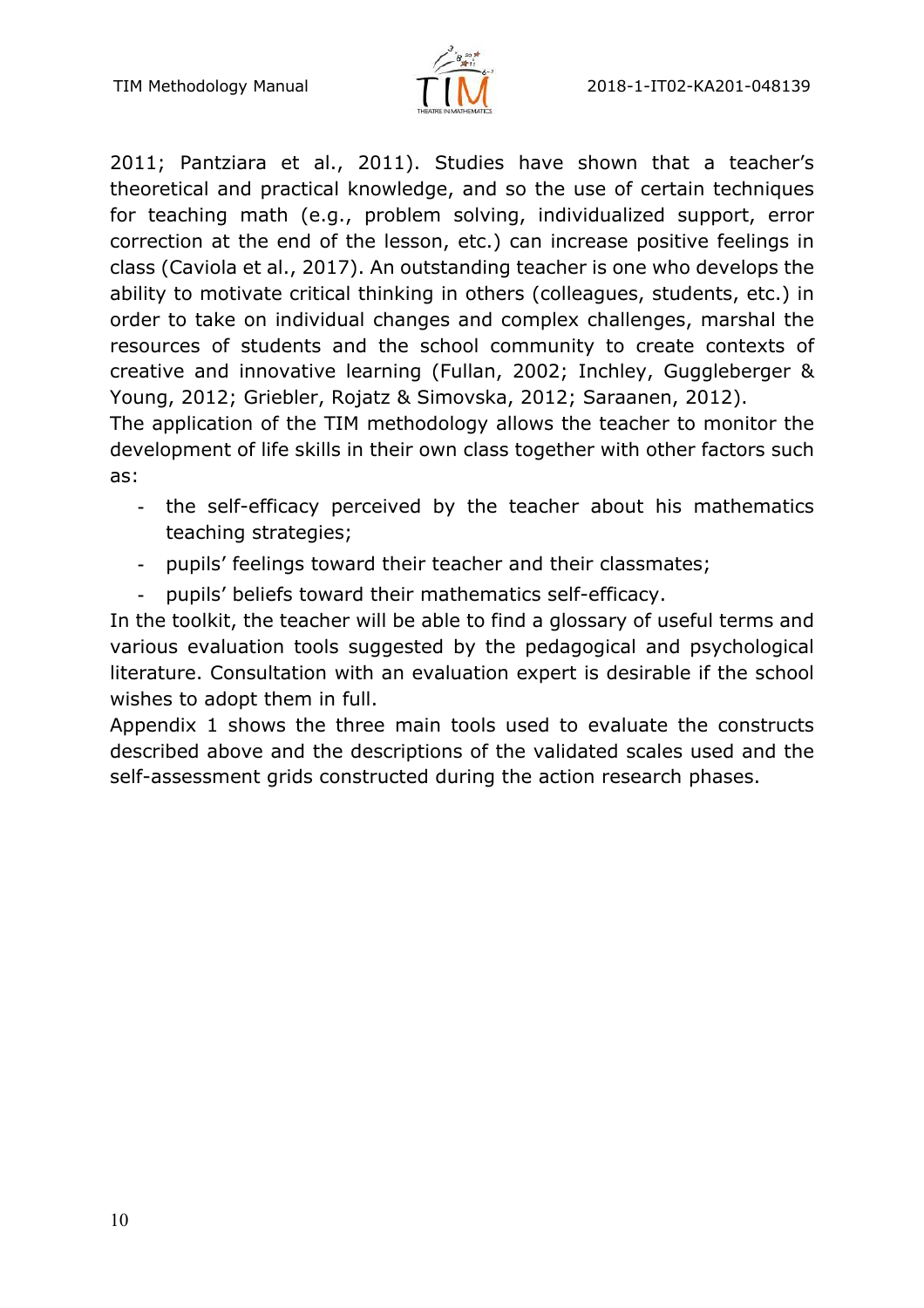

# **5. THE SOCIAL AND COMMUNITY THEATRE METHODOLOGY**

#### *5.1. THE ORIGINS OF SOCIAL AND COMMUNITY THEATRE (SCT)*

Social Theatre is a theatrical approach that starts in Italy and originates from the experiences of social animation, theatre animation and dramatherapy in the second half of the XX century. The first experiences of Social Theatre aimed at using drama to support and promote the wellbeing and the empowerment of individuals belonging to disadvantaged or vulnerable groups<sup>1</sup>. Progressively, Social Theatre interventions started to become increasingly more focused on the educational impact of capacity building based on theatre approaches and on the "*promotion and development of communities as a way to support processes of individual and collective empowerment and as forms of expressive and communicative research starting from the identities of groups*"2.

The general theory of Social Theatre was developed in the 1980s at the Catholic University of Milan, with a focus on drama workshops with groups as well as performative and festive dramaturgy. These studies analysed the theatrical process – from training to performance – and its pedagogical and social interaction potential. Research also focused on the transformational power of the ritualistic and symbolic dimension of theatre, and on the personal and relational resources that can result from its socio-affective dynamics.

Starting from these studies, in the early 2000s the Social Community Theatre Centre of the University of Turin further explored these concepts and experiences, creating the Social Community Theatre methodology, which is mainly focused on the communitarian dimension and on the intention of Social Theatre to include the local community in their work with  $q$ roups $3$ .

<sup>1</sup> Rossi Ghiglione, A. (2011) "*La formazione in teatro sociale e di comunità all'università di Torino: un progetto culturale regionale*" in «Comunicazioni sociali», n. 2, © 2011 Vita e Pensiero / Pubblicazioni dell'Università Cattolica del Sacro Cuore, 229-240.

 $2$  Rossi Ghiglione, A., Pagliarino, A. (2011) Fare teatro sociale. Esercizi e progetti. In Dino Audino (ed.), 11. Translated from Italian by the author of the present contribution. "*promozione e lo sviluppo di comunità come sostegno a processi di empowerment individuali e collettivi e come forme di ricerca espressiva e comunicativa a partire dalle identità dei gruppi.*"

<sup>3</sup> Rossi Ghiglione, A., Fabris, R., Pagliarino, A., (2019) *A Social Community Theatre Project. Methodology, Evaluation and Analysis*, Franco Angeli, Milano (ed.) Open Access http://ojs.francoangeli.it/\_omp/index.php/oa/catalog/book/394, 37.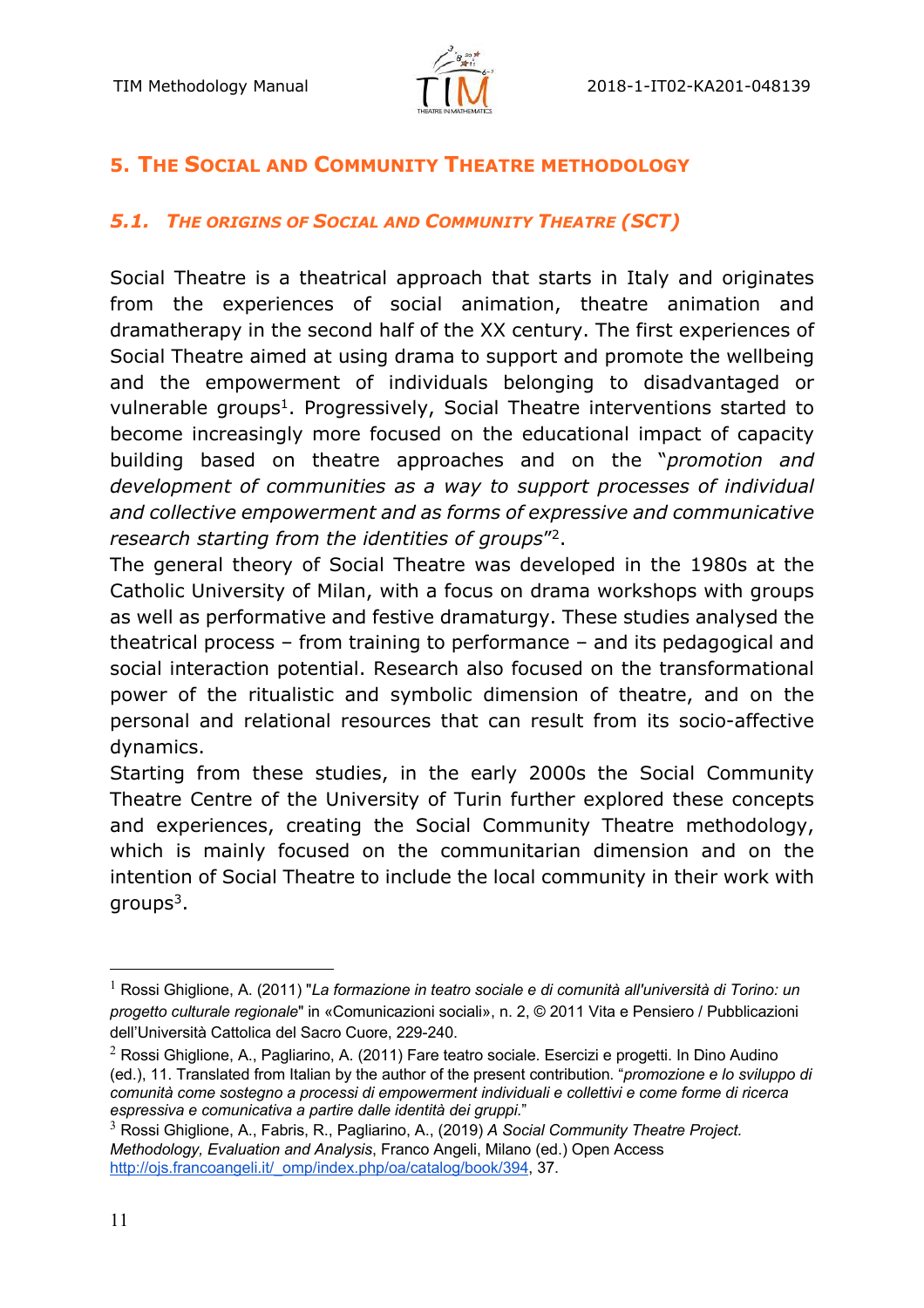

The Social Community Theatre methodology uses performing arts and performative languages (singing, playing, music, dance, words, etc.) as well as processes or events (workshops, celebrations, etc.) to create cultural activities where individuals can express themselves artistically, work on the development of interpersonal and intrapersonal relationships and promote the participants' wellbeing. Social and Community Theatre allows participants to create symbolic representations of themselves or the world through shared experiences in order to produce a transformation of reality and themselves.

The approach of Social Community Theatre originates from the following principles:

## **Body: self-awareness and wellbeing**

In theatre, just like in other performing arts, the human being has a central role.

Starting from the 1960s, theatre research has focused on how theatre professionals must train in order to prepare for their artistic performance. Social Community Theatre workshops do implement these techniques, especially during the initial work with the group. These activities stimulate self-perception, foster creativity, promote physical and mental awareness, thus allowing the rethinking of one's personal habits and promoting the communicative and expressive potential of the body. These activities are used by Social Community Theatre to promote the participants' wellbeing. Training self-awareness and body expressivity allows us to effectively use energies, build a positive self-image, foster the ability to build relationships and promote emotional and relational wellbeing. A stronger self-awareness means a more solid emotional literacy and therefore, the promotion of empathy, which is the foundation of social skills.

## **The "chorus": diversity and trust**

The collective nature of theatre determines its ability to allow and promote the inclusion of different points of view. In Social and Community Theatre the natural ability of theatre to create a "chorus", is used to build bridges between cultural, social and personal differences and therefore represents the possibility to work for an inclusive community.

The trust that is built within a theatre group allows free expression and the acceptance of differences. In fact, creating a safe space is the first concern of a Social Community Theatre facilitator. In such an environment, participants become aware of their having rights as well as responsibilities,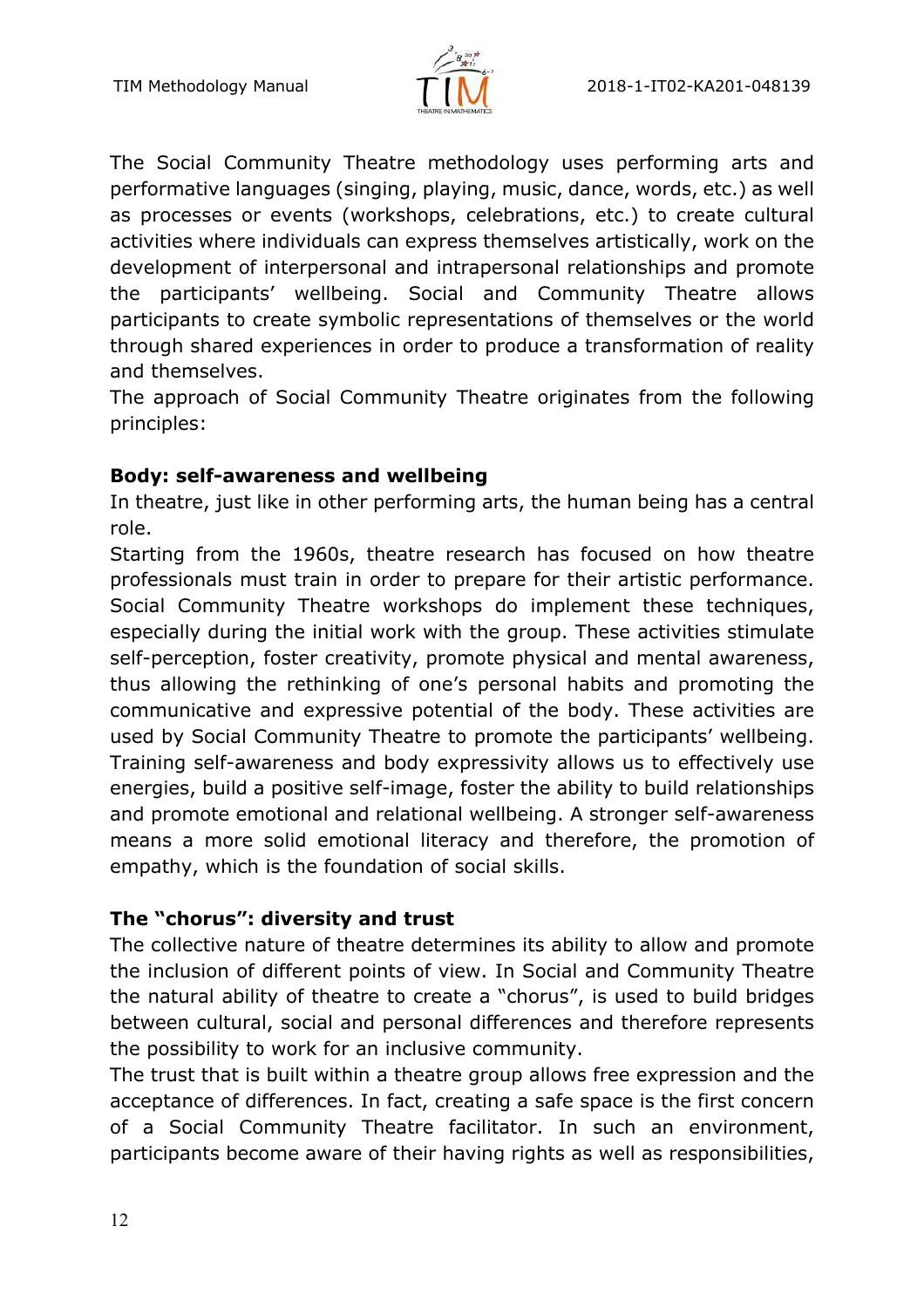

and as a consequence, they can grow both from a social and personal point of view.

#### **Play and rituals**

Play is a central element in theatre: it has rules, specific timings and spaces, it is enjoyable and free from judgment. In the theatre workshop, participants play to have fun and, at the same time, they are aware that throughout play you also learn. Playful activities are a place of cognitive and moral development that allow participants to train for real life's challenges: they can discover new alternatives, dive into new experiences without fear, forget the psychological pressure of performing efficiently and unlock their creativity.

#### **Roles and Stories**

Many theatre activities consist of "as if" games where participants play with different identities or engage in role playing. Taking on a different role allows participants to explore other experiences and perspectives. In Social Theatre these activities are used to foster the ability to imagine new possibilities in real life and to accept and understand the other and their point of views. At the same time, roles taken up by participants often interact in story telling activities where new realities or current situations are enacted. Thus, they can either build a new common vision or further understand a certain reality, strengthening the identity of the participants and their relationship with each other.

#### **5.2. THE SCT WORKSHOP**

In Social and Community Theatre, experiential theatre workshops are the best tool to meet the purpose of enabling participants to develop skills and competencies through the educational potential of theatre.

The theatre workshop follows a precise structure where time, interactions and actions are exactly defined and need to be carefully planned and reflected upon by the person who conducts the workshop. This person must have full awareness of these principles in order to take them into account both before and during the workshop sessions<sup>4</sup>.

<sup>4</sup> Rossi Ghiglione, A., Pagliarino, A., (2011) Fare teatro sociale. Esercizi e progetti, Dino Audino (ed.), 49.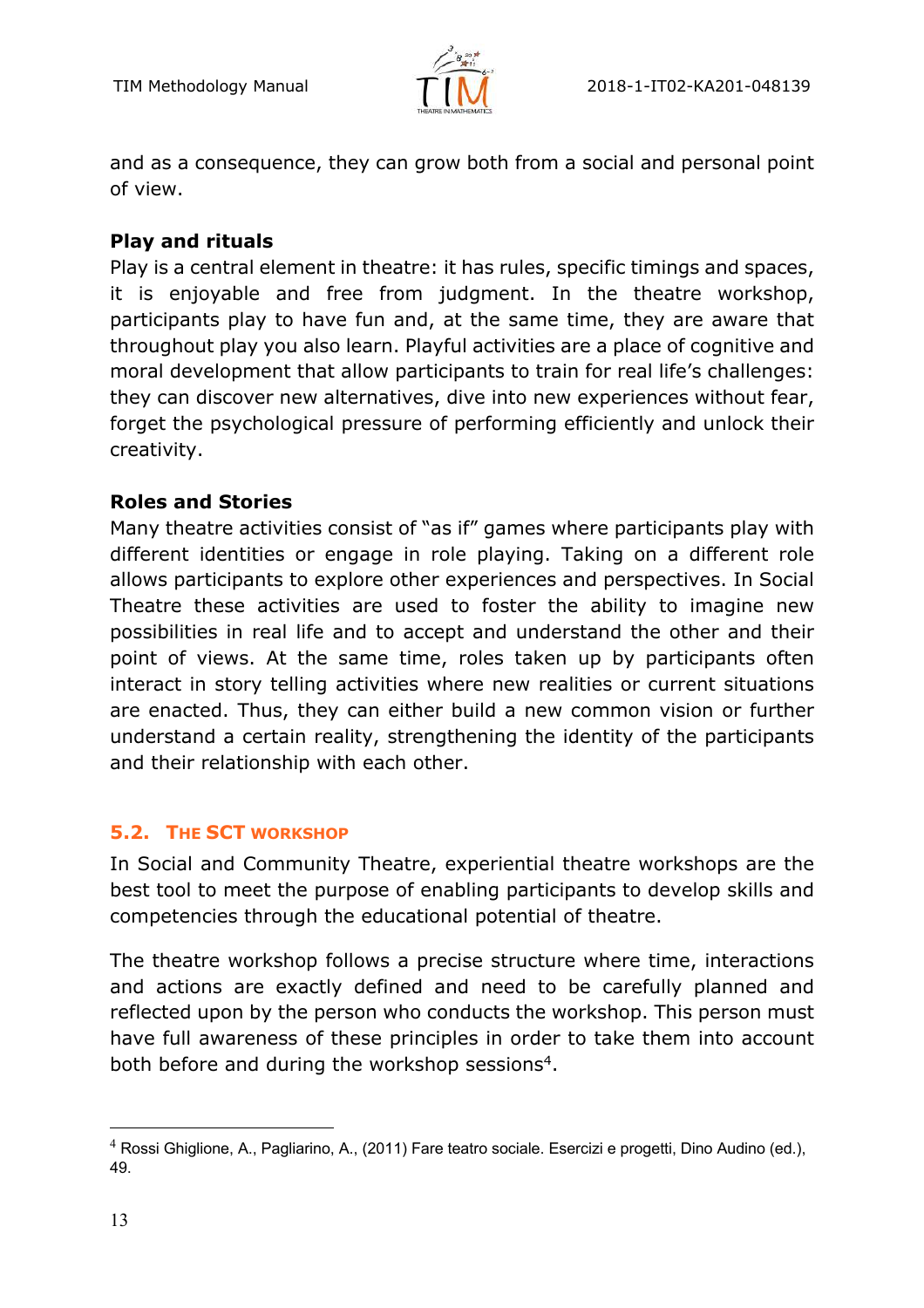

An SCT workshop has a precise structure characterising the phases of the workshop as a whole, as well as the different moments in the individual workshop session. The group works in a dedicated place, usually empty or as "neutral" as possible, so that it can be perceived as different from the places the participants are usually in. The group (a maximum of 30 participants) is engaged in a sequence of activities and games for a variable amount of time (from 1,30 hours to one full day). The activities are carried out both individually and in group, and involve the physical, cognitive and emotional sphere<sup>5</sup>.

## **The structure of a SCT workshop**

An SCT workshop normally includes 10 to 20 sessions. The first sessions will be mainly dedicated to group building, the exploration of relationships among participants, creating an atmosphere of trust through playful activities. In the following sessions more space can be dedicated to exploring the expressive potential of the body (both for individuals and the group), as well as activities that promote creative listening skills within the group. This requires a higher level of trust that should be developed in the first part of the workshop. The final sessions include activities that allow the exploration of specific themes and new artistic languages. This phase is usually also dedicated to the creation of a final artistic product.

## **The structure of an SCT workshop session**

During the first part of the workshop, the group is accompanied into the session's space and time dimension through a series of activities, such as a moment of informal welcome, a formal contact with the beginning ritual, the creation of a "contract" with the group. Here, some contents and times of the session can be shared and negotiated with participants, the facilitator communicates working times and allow participants to share specific needs.

The second part is dedicated to exploration through activities that might include different artistic languages, techniques, etc. For example:

<sup>5</sup> Rossi Ghiglione, *Arte, benessere e cura. La potenza del teatro* in *"*Lo scandalo del corpo. Studi di un altro teatro per Claudio Bernardi" a cura di C.Bino, G. Innocenti Malini, L. Peja, 251-262 in © 2019 Vita e Pensiero / Pubblicazioni dell'Università Cattolica del Sacro Cuore p.255.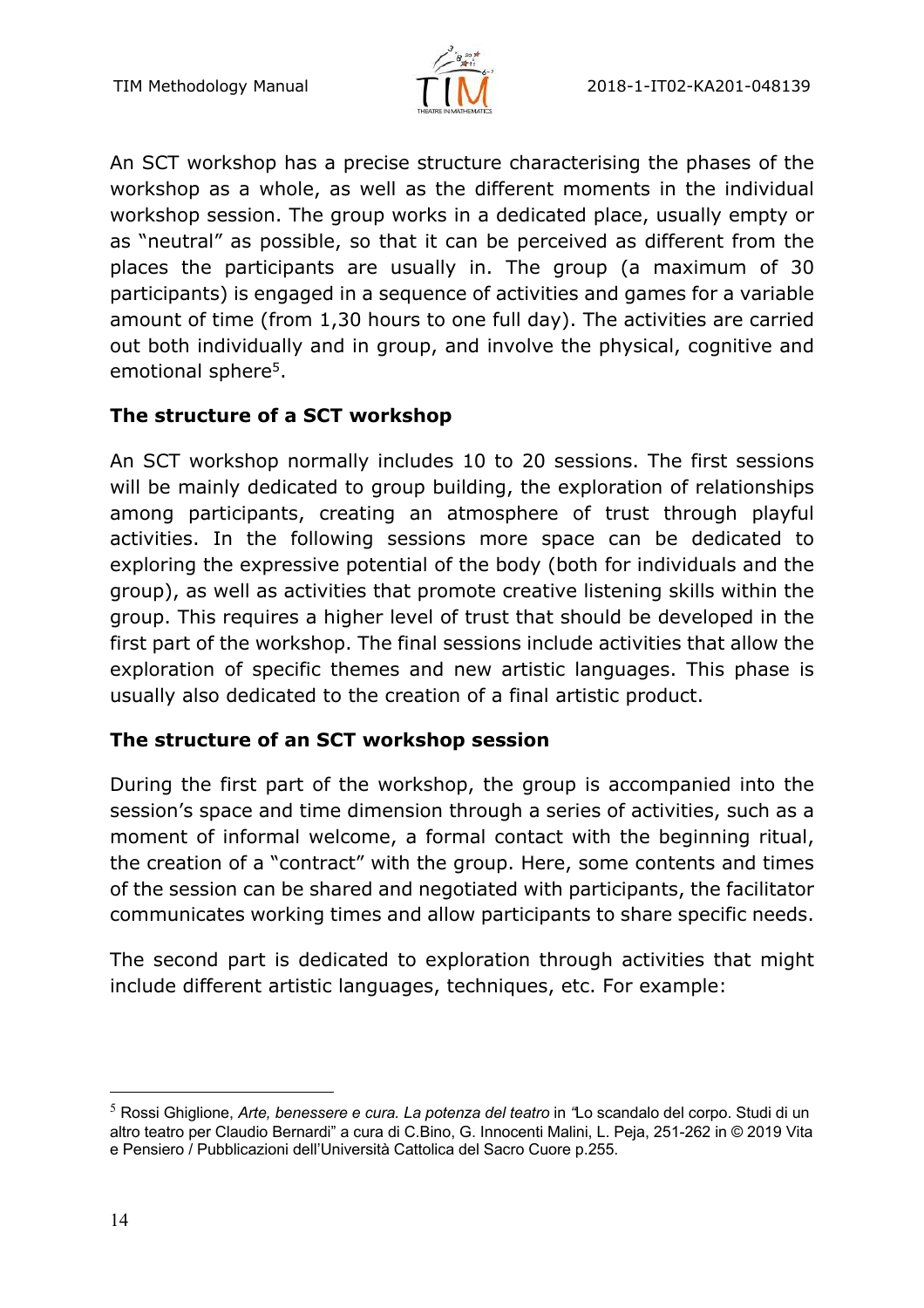

- individual training activities where participants, conducted by the facilitator, explore and become aware of their voices and bodies as a tool for expression and interaction with others;
- group training, where the whole group is involved in a collective exploration to understand how group harmony and reciprocal understanding can increase the expressive potential of both groups and individuals;
- dramaturgical exploration and scenic creation, with activities that allow the group to represent and bring to life their visions and ideas on specific themes. These can include improvisation, the creative use of spaces and objects, storytelling, etc.

In the third part of the session, the facilitator leads activities to collect feedback on the workshop session and elements on how the group experienced it (e.g., wellbeing, new insights, reflection on the experience as a whole).

The session ends with a closing ritual that, just like the opening one, allows the group to cross the threshold between the extra-ordinary and the ordinary world, thus defining the confines of the experience.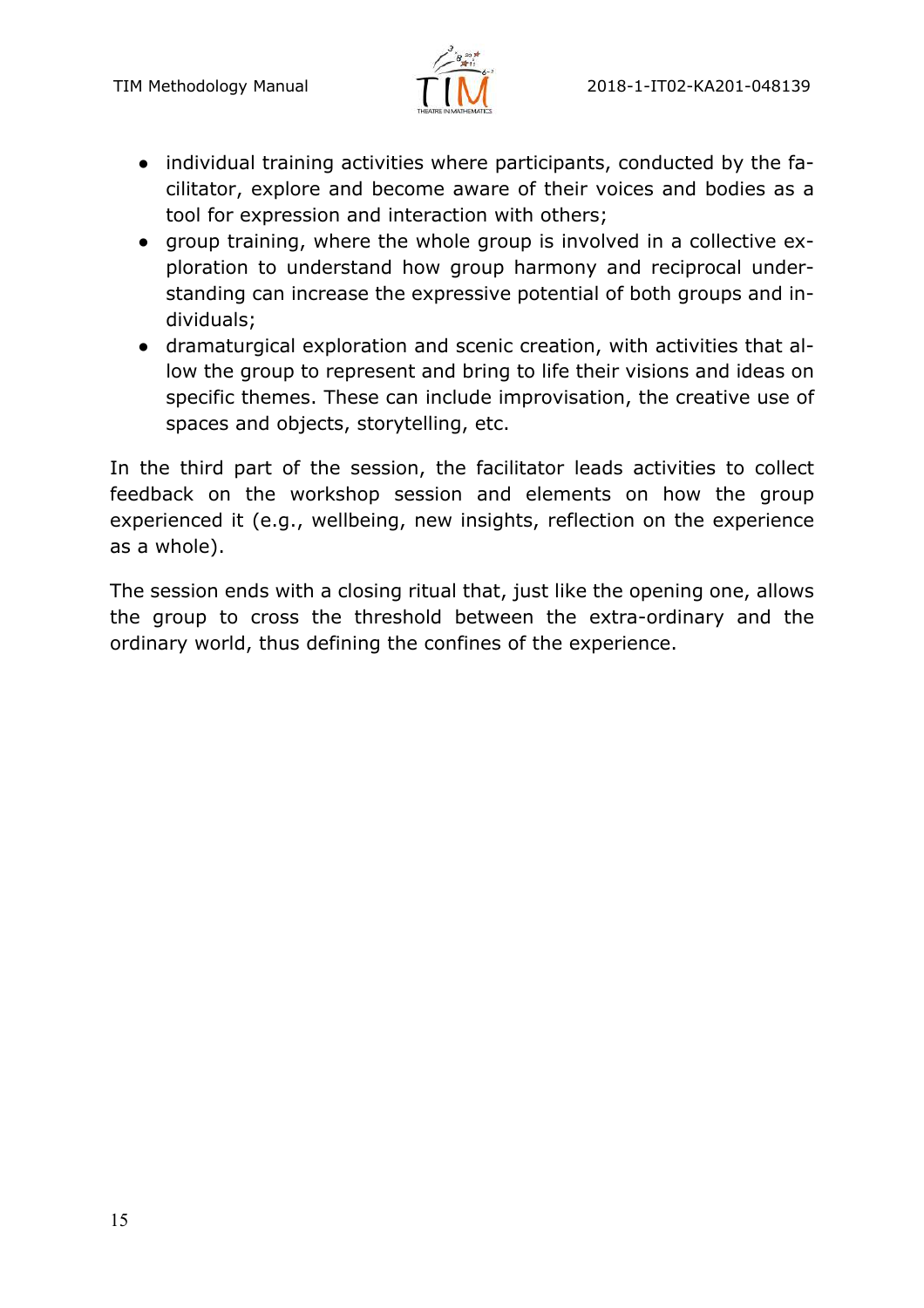



### **6. INTRODUCTION TO MATHEMART**

*Mathemart* is an innovative pedagogical approach to mathematics created by Maurizio Bertolini in 2011. As teachers were looking for new methodologies to teach mathematics, Mathemart was conceived as a new way of approaching mathematics by trying to bypass the fear of this school subject.

Learning difficulties and the fear of mathematics can have different causes and origins. Mathemart's approach is based on the fact that difficulty in learning math can derive from content-related and emotional difficulties (Haciomeroglu, 2019). Math anxiety is a negative emotional reaction to mathematics that can interfere with a person's ability to tackle math problems. It manifests through feelings of apprehension, tension, and distress when confronted with number manipulation and solving mathematical problems in real life situations. Recent studies have shown negative correlations between anxiety and math performance (Devine et al., 2012; Carey et al., 2019; Hill et al., 2016). If students are scared of mathematics, they cannot allow themselves to make mistakes. Their fear freezes their brain and logic skills, and they cannot think rationally.

Mathemart consists in teaching mathematics through the Social Community Theatre (SCT) workshop.

The SCT methodology and its setting (the theatre workshop) are used to allow participants to immerse in the game of mathematics by means of a global approach involving mind and body, inborn creativity and engagement. The theatrical setting creates a creative, playful and trustworthy atmosphere, thus enabling students to freely explore what they are doing without judgment. It encourages learning from mistakes in a sequence of trial and error.

A good theatrical setting can help students to forget their fear and to enjoy the possibility of learning by playing. In fact, in the Mathemart training, participants do not talk about mathematics, but rather experience the subject by playing with mathematical relations and rules. Only after experiencing one concept, they will be formalizing it.

Mathemart has undergone testing in primary and secondary schools in Italy since 2011. In particular, it has been tested in 7 classes of secondary school, featuring about 150 students from 11 to 14 years old. Each class took part in 10 – 15 meetings (1 hour each). The most important results acknowledged by the teachers are: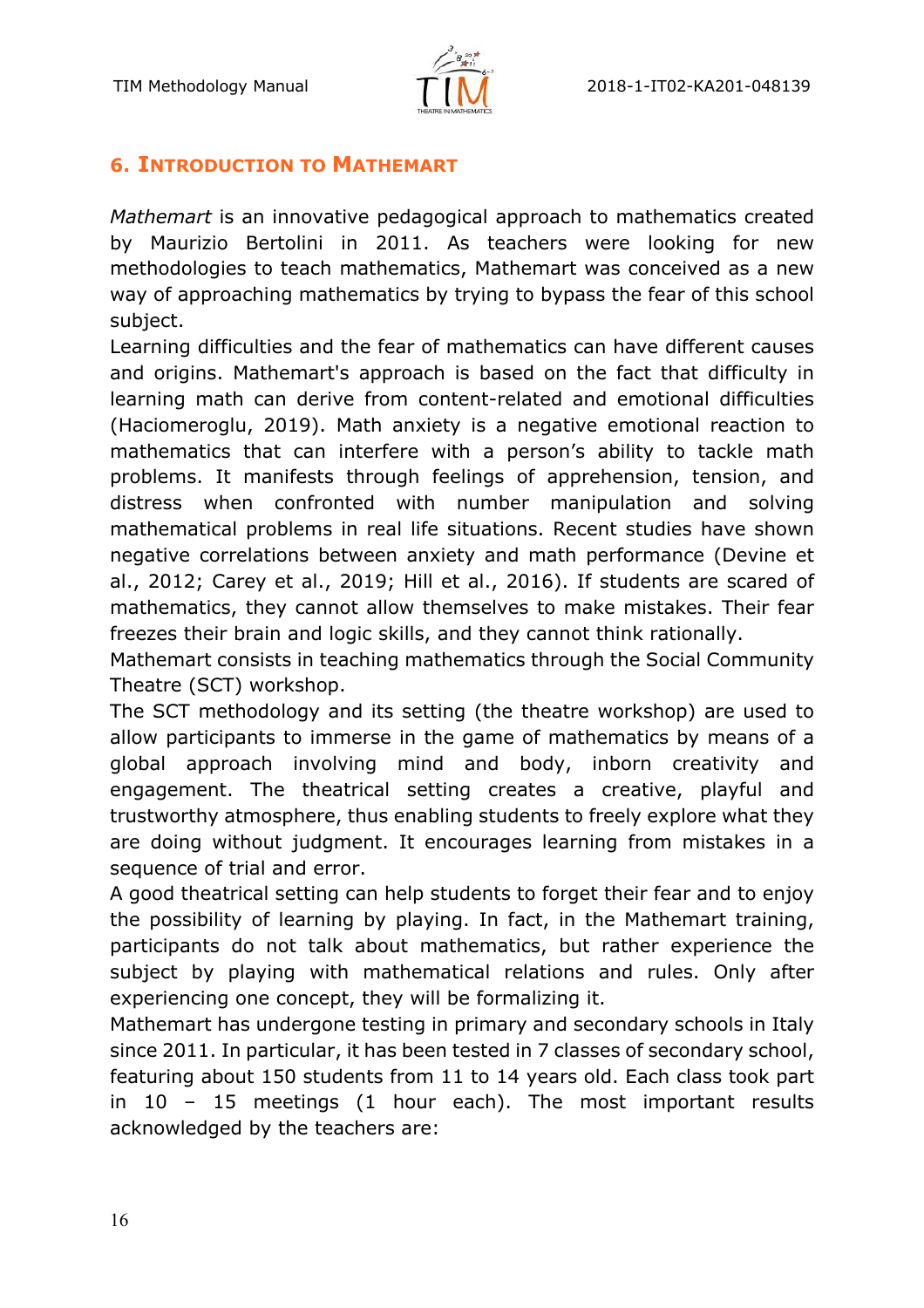

- · Mathemart has been useful to explain topics that students couldn't understand during a standard lesson;
- · New curricular topics introduced through the Mathemart method and only later discussed in a standard lesson were understood much more easily than usual;
- · Students who feared mathematics would feel comfortable during Mathemart workshops and were active and absorbed;
- · All students showed a high degree of involvement and enjoyment;
- · The teachers involved were motivated to continue the Mathemart experiment.

## **Mathemart - Teachers' training**

In 2014, a teacher's training was started in the North of Italy. The training is structured in 2 levels: The first level introduces the methodology by giving some theatrical skills that allow teachers to understand and play with SCT language and tools. At the same time, teachers are provided with Mathemart games and exercises. By the end of the training, teachers are able to lead Mathemart classes with their students.

The second level features a deeper work in order to understand the principles on which Mathemart is based. The goal is to give teachers a deeper knowledge of the methodology in order to be able to invent their own Mathemart classes according to their own students' needs.

The main work areas of the training are arithmetic, algebra, geometry and creativity/problem solving.

The main results the teachers declared to have achieved are:

- new tools for personal awareness: body awareness, stress management and class management;

- a decrease in stress during the training;

- new tools for teaching;
- new tools for leading groups;
- a new format and language to deal with mathematics in non-traditional ways;

- tools for creating new lessons of "mathematics and theatre" in order to expand the set of activities learned during the training.

## **6.1 A MATHEMART SET OF LESSONS WITH A CLASS**

A set of Mathemart lessons is usually composed by 10 to 20 workshops of 1-2 hours each.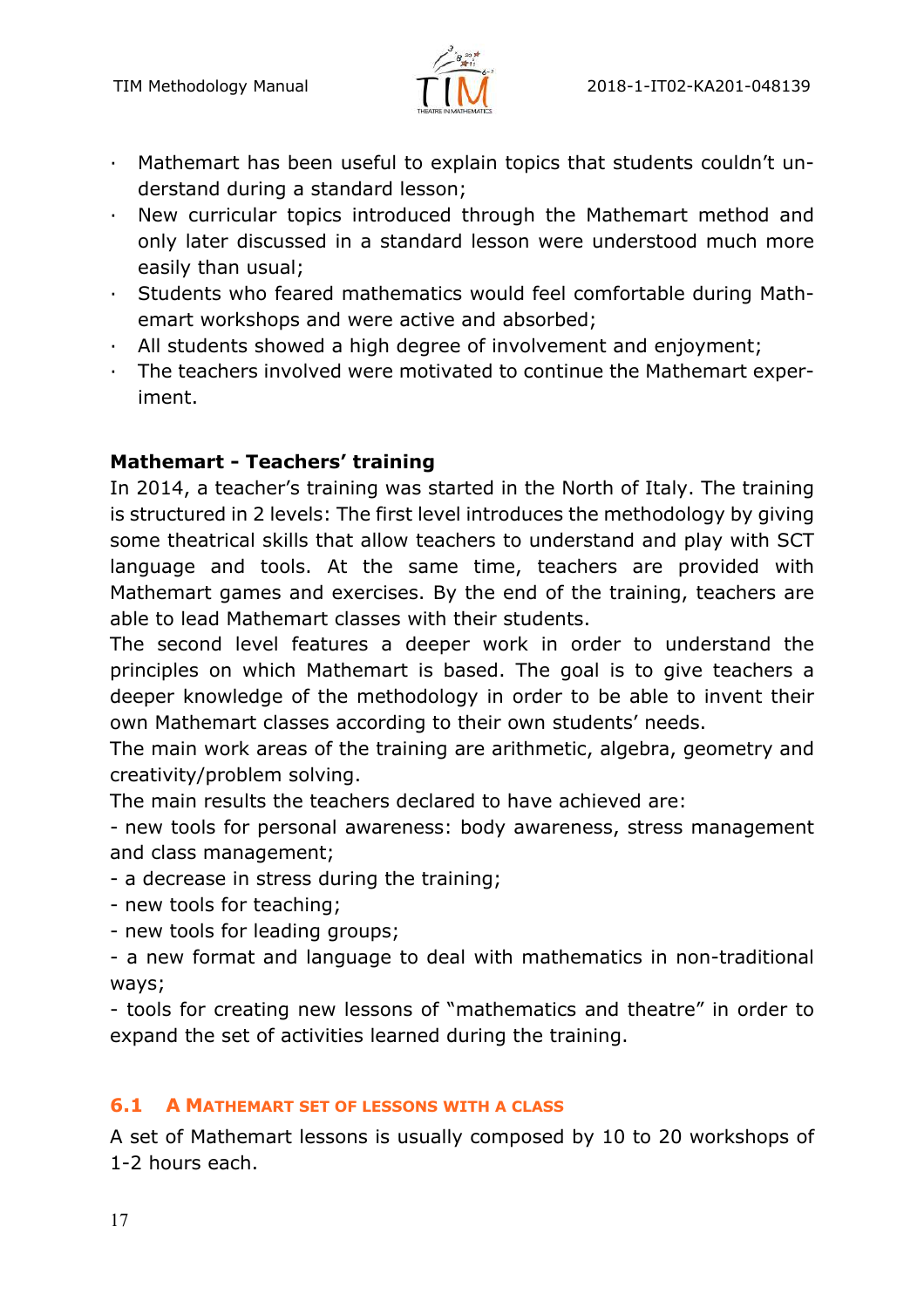

At the beginning of the process (for the first 3-4 meetings) the main aim is to make the group familiar with the games and the theatre activities proposed, as well as to develop a common theatre language. During this phase the mathematical part is less important; the group is preparing the ground for the mathematical seeds that will be planted later. The main goal of this phase is to make the group comfortable with the theatre languages we want to use, before using that language to play with mathematics. Furthermore, this phase starts the process of group-building and the creation of trust between the facilitator and the group.

After this first phase, mathematics will take more and more space, and the workshop will be focused on activities that imply the use of it. The same games and activities previously introduced will be adapted to mathematical concepts.

Nevertheless, every time the conductor decides to use a new theatrical language or a new game, the purely theatrical part needs to be trained before introducing the mathematical one. Even though the main goal of Mathemart is to help students overcome their fear of mathematics, the facilitator should not underestimate the risks connected to the fear of theatre. The students should be able to focus only on the math part as this makes the task easier for them and ensures pleasure in carrying on the activity.

While planning a Mathemart workshop or a sequence of workshops, it is important to remember that both theatre and mathematics build competencies on top of other competencies. For example:

- for mathematics, one needs to teach math operations before the can teach expressions;
- for theatre, exploring the expressive possibilities of the body comes before exploring the expressive possibilities of the gesture; and it is important to explore the sound before exploring the use of words. This is why the facilitator needs to proceed gradually.

## **6.2 A MATHEMART WORKSHOP**

The Mathemart lesson is developed according to the specific structure of a Social and Community Theatre workshop.

Since it is built on a specific methodology (SCT Methodology, see Chapter 5) it has a well-defined structure that can support teachers to plan the activities and to create new activities within a clear framework. Furthermore, a repeated structure helps students to understand what they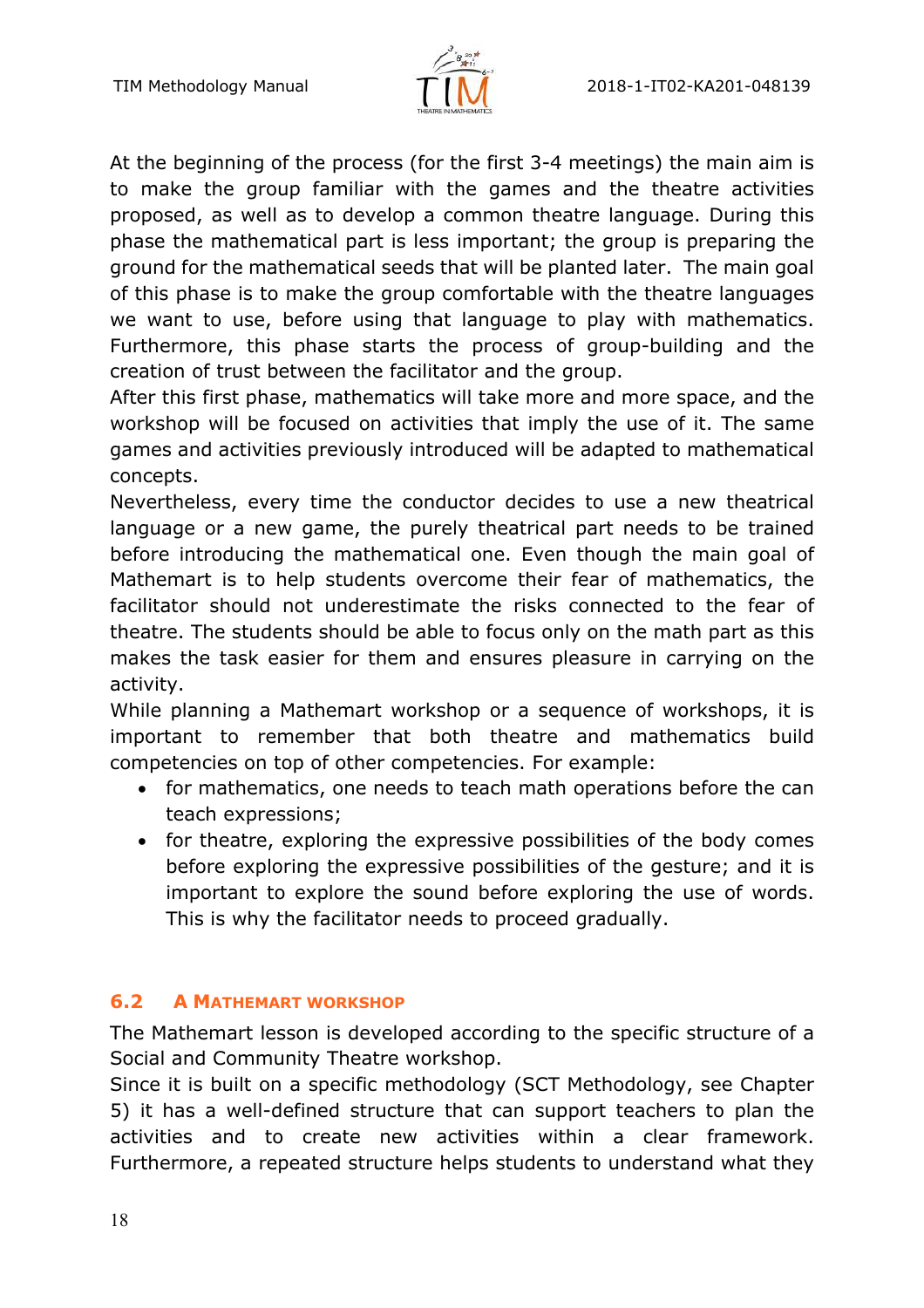

are doing, to gain confidence with the setting and the workshop's flow, and to feel more comfortable during the whole process. This facilitates the learning process.

#### **6.2.1 PHASES OF THE MATHEMART (SCT) WORKSHOP**

A single workshop has a clear structure where each phase has a specific goal. This structure helps the facilitator to build a coherent experience where the participants are accompanied step by step. It is an extra-ordinary practice, where the ordinary life is left outside, giving the participants the possibility to experience a new way of learning with body, emotions and the cognitive level.

**Contact and contract** - First phase: the facilitator meets the group and shares the structure and goals of the activity with them. This is a way to engage them and foster active learning, as well as making them responsible for their own learning process. It also communicates a sense of care for their needs and promotes trust between learners and teachers.

**Warm up** – Developing a common theatre language. Before approaching a math topic, the trainer must be sure that participants are comfortable with the theatre techniques, activities or artistic languages he/she wants to use. If they are comfortable with the theatrical language, they can have fun and enjoy the activity and approach to mathematics in an environment that is perceived as positive.

**Main activity** (main topic) - Here the group addresses and explores the maths topic.

There are mainly three kinds of main activities:

- mathematical Games, which come from theatre training activities. These games are adapted so that participants need to use maths to be able to play;
- drama or performative activities, where the participants experiment a mathematical topic: the participants play a role or perform a scene creating a metaphor or a representation of a mathematical concept;
- third: activities that make the participants reflect on mathematics as a language where each word has a very well-defined meaning.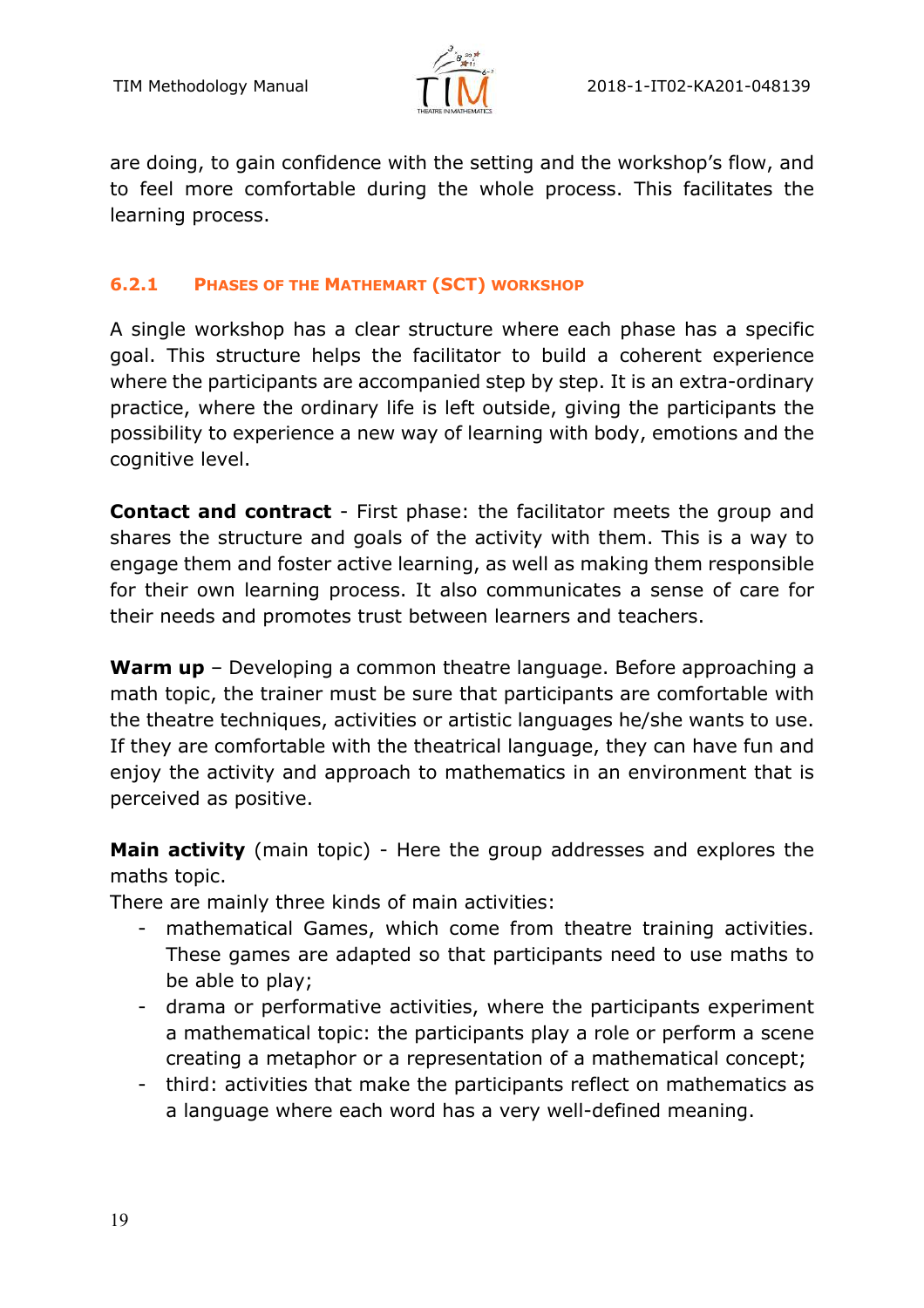

**Cool down** - In this phase the facilitator helps students to go from action to reflection by explaining, expanding or formalizing the mathematical concepts addressed during the main activity.

**Feedback** - In this phase the facilitator creates an environment of mutual attention and listens to the students' needs and feelings. Here the group elaborates the workshop experience from an emotional and cognitive point of view in order to becoming aware of the whole process.

#### **6.2.2 POINTS OF ATTENTION**

**Tailor your lesson**: In order to ensure a pleasant experience for your group of students, you need to consider its characteristics and build your lesson around those. Furthermore, it is important to remember that in a Mathemart lesson there are at least two levels of learning: mathematics and theatre, and the group should always be comfortable with both.

**Observe and adjust:** Each workshop and each sequence of workshops is different. This is due to the fact that each group has different characteristics. It is important for the facilitator to be able to change plans based on the characteristics of the group, its individuals, and any factor that might become known during the workshops.

Many aspects can influence a workshop: the space, the internal dynamics of the group, the characteristics of certain individuals, the energy of the group on the specific day or time period, etc.

**Break down the activity:** Before introducing an activity, it is important to make sure the group has the competencies to do it without moving too far away from their comfort zone. Otherwise, the activity can become tiring, stressing or even frustrating. If a certain activity requires many competencies to be carried out, you can start by training those skills separately, and only later introduce the full activity. To make sure you understand the activity's level of difficulty, you can break it down into the competencies it requires. For example, if you want the group to work in subgroups and create scenes that will be performed in front of other group members, you can ask yourself the following questions: A*re they able to work in subgroups? To negotiate? To co-create? Have they experienced performing in front of an audience? Are they able to act like an audience*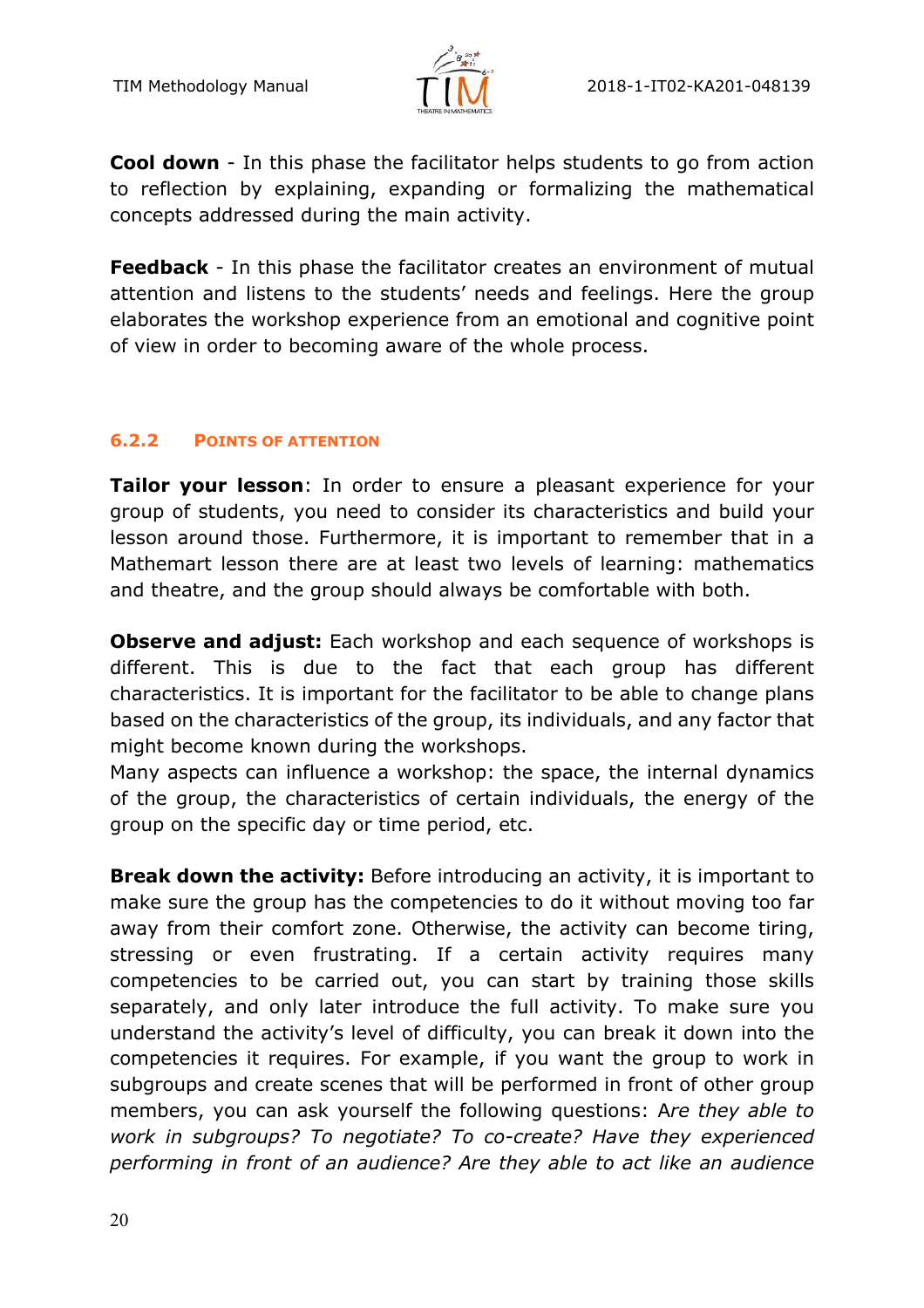

*and still be engaged in the activity? Are they able to stay focused during a less dynamic activity?* etc. Based on your answers to these questions, you can plan many different activities to prepare the group for the subgroup activity/performance.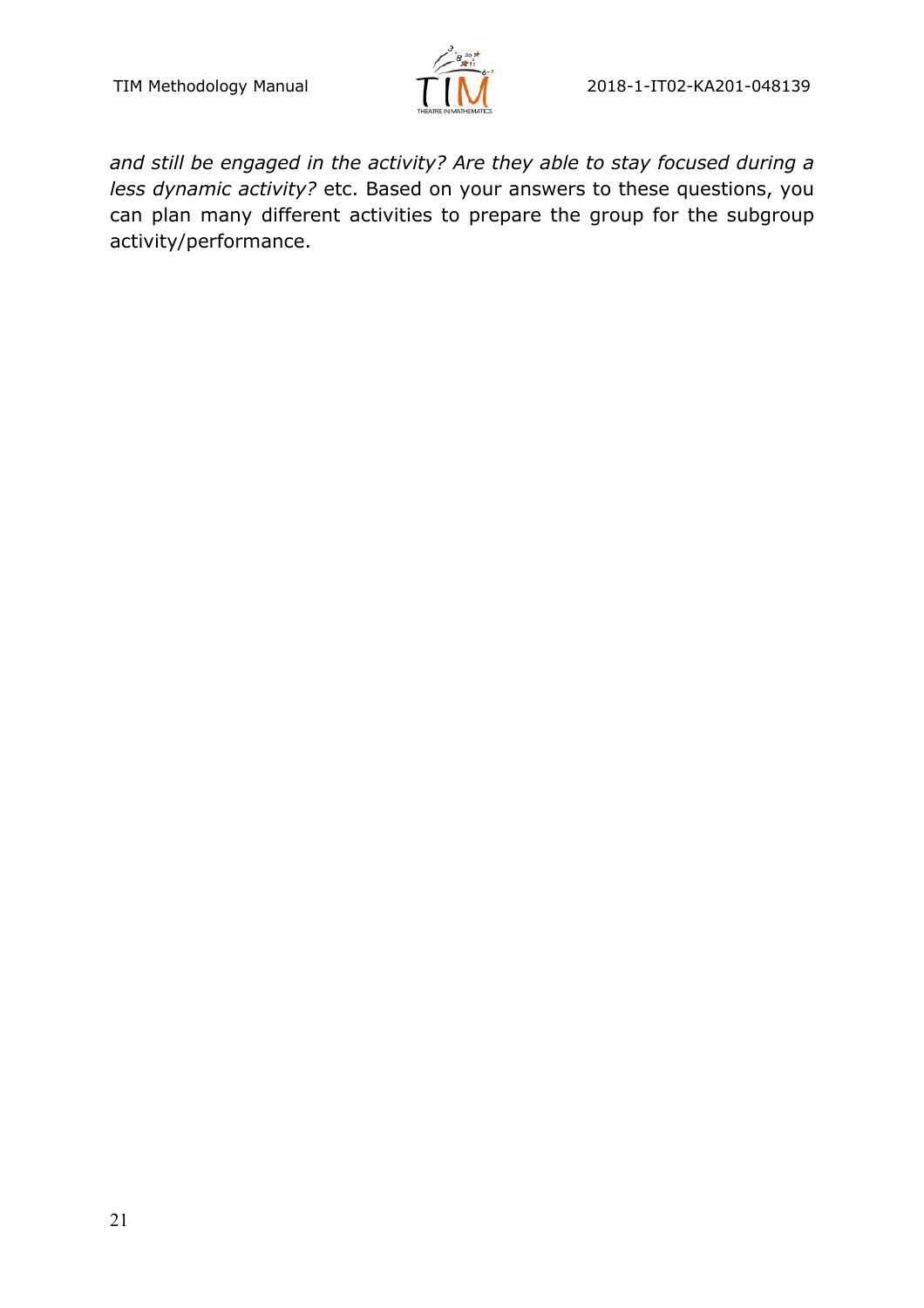

## **7. INTRODUCTION TO PROCESS DRAMA**

Process drama is a structured, improvised acting form where teachers and students agree to examine a fictional world together: 'It is structured so that participants take on multiple roles, not just one character throughout the drama experience. It is framed this way to allow participants to consider multiple perspectives' (Landy and Montgomery 2012: 19). In this way, process drama differs from other kinds of drama, such as basic role-plays and dramatization.

Process drama is a genre of educational drama which focuses on collaborative investigation and problem-solving in an imaginary world. Process dramas use 'pre-texts' (photographs, newspaper articles, music, artefacts, etc. …) to frame the investigation and raise questions for the students (DICE Consortium 2010).

The concept 'process drama' was introduced by Brad Haseman (1991: 19), defining it as "the distinctive form of improvisation which has emerged from schools", one of the characteristics being that the improvised drama was structured to arouse an artistic response from the participants. According to O'Neill process drama proceeds without a script, its outcome is unpredictable, it lacks a separate audience, and the experience is impossible to replicate exactly (O'Neill 1995: xiii). In the 1990's the concept "process drama" was referred to and used by Cecily O'Neill or Gavin Bolton about what in Scandinavia was used to be called "drama pedagogy".

Dramatic action is always a physical and concrete expression of a role. By playing a role, the acting participant transform thoughts and feelings into form, which make the action significant and symbolic (Schonman 2000). A process drama thus allows for the experience of being in someone else's shoes. According to Viv Aitken (2013: 50) role-taking implies more than just being someone else for a while. The exploratory and immersive character of such learning processes include expressing one's own thoughts, formulating in writing, asking your own questions, and answering questions from others, and participating in a dialogue with other participants.

Shifra Schonman adds that being in role also requires the avoidance of stereotypes and learning to interpret the fiction of drama in imaginative ways. "When students act in drama, they are typically involved in learning new ways of thinking and doing things. The activity of moving in and out of the 'as if' role helps students gain an understanding of different levels of meaning in dramatic actions (Schonman 2000: 951). The learning potential of drama is thus the interplay between the actual and the fictitious world,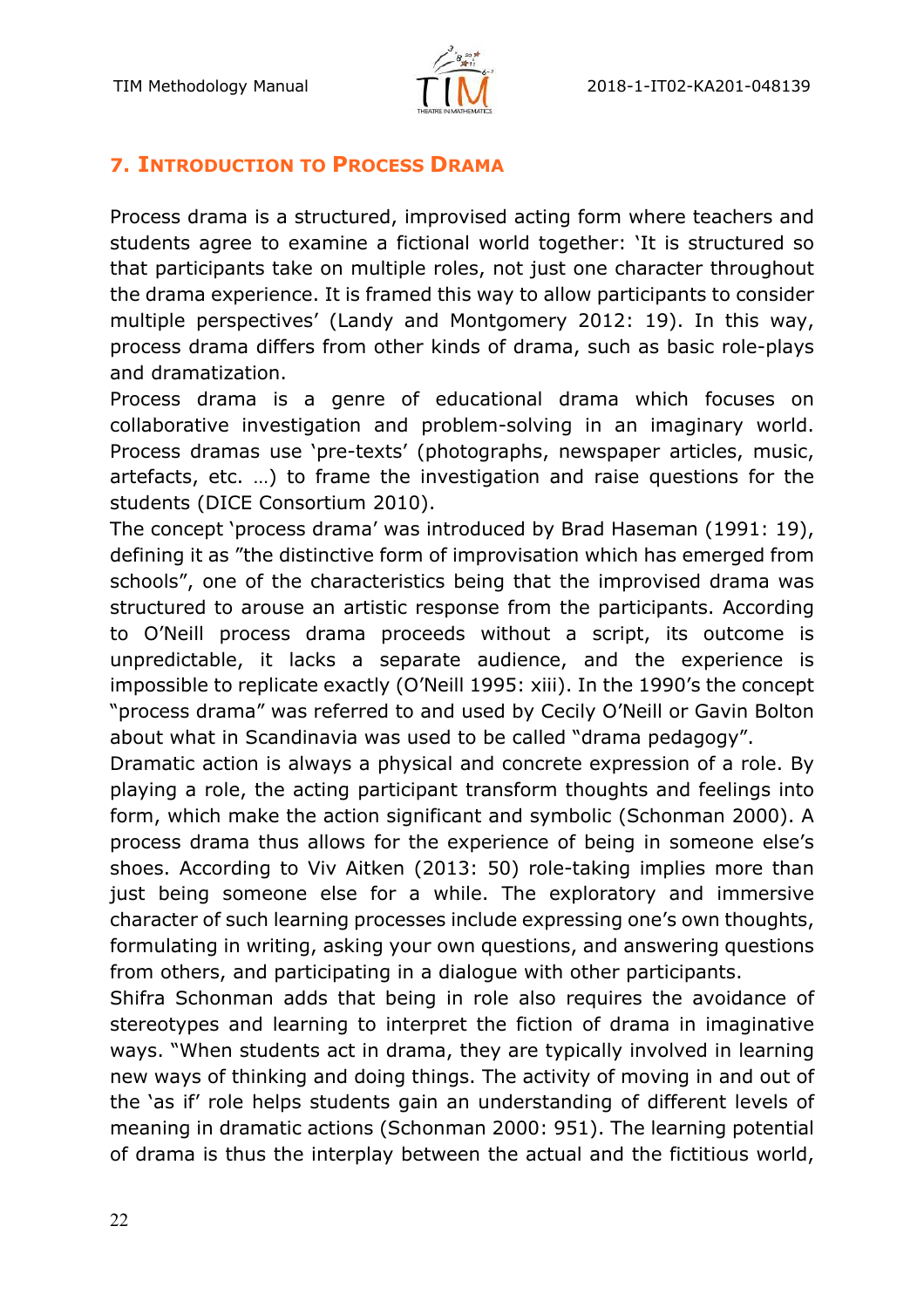

and the reflection about how the two worlds are related, sometimes mixed, and sometimes the differences blurred.

One important characteristic of process drama is the break with the distinction in classical theatre between actors and audience, which also is found in late-modern performance theatre. Participating in role-plays and process drama can exercise the ability to set one's own egocentric attitudes aside, and for a while identify with another role and its attitudes. To play a role also implies a change of perspective: 'Transformation of the persona gives us a new perspective on an event: We learn more about it and this changes our knowledge about it' (Courtney 1991: 14). According to Dorothy Heathcote (1985: 61), this requires 'suspension of disbelief'.

The International EU-supported project DICE (DICE Consortium 2014) concluded that students who regularly participate in drama and theatre activities develop more empathy and are better capable of changing their perspective. They are better at both solving problems and dealing with stress. They are more likely to be key persons in the class. They show significantly more tolerance towards both minorities and foreigners, and they are more active as citizens, demonstrating more interest in elections and participating in public issues (DICE Consortium 2014). These are important findings that nevertheless do not exclude the possibility of opposite tendencies. Participating in art-based processes gives no immunity against developing destructive thoughts (Allern 1999: 197–202).

Gavin Bolton (2007: 53) shows that cultural and ethnic differences may create conflicts in drama, and that ideological and political interests of teachers and governments may influence drama work. He refers to Grady (2000), who warns against assuming that drama can do nothing but good, and he adheres to our warning that drama may be a part of destructive movements. Theatre can also be used as a tool for suppression – such as in British colonialism (Kerr 1995), theatre in Nazi Germany (London 2000) and the Nazis staging children's opera, cabaret and plays in Theresienstadt among other things (Landy & Montgomery 2012: xxv).

However, because the fiction points to a meaning beyond what is immediately explicit, drama and theatre provide openings for moral experiences, and may thus reveal our daily coldness and indifference towards others. Therefore, emotions play a more significant role in aesthetic experiences than in real life (Løgstrup 1995: 49). Several of the students in the process drama *Out of Syria* (Allern & Drageset 2017: 117) seem to have had such strong, emotionally engaging experiences, such as a boy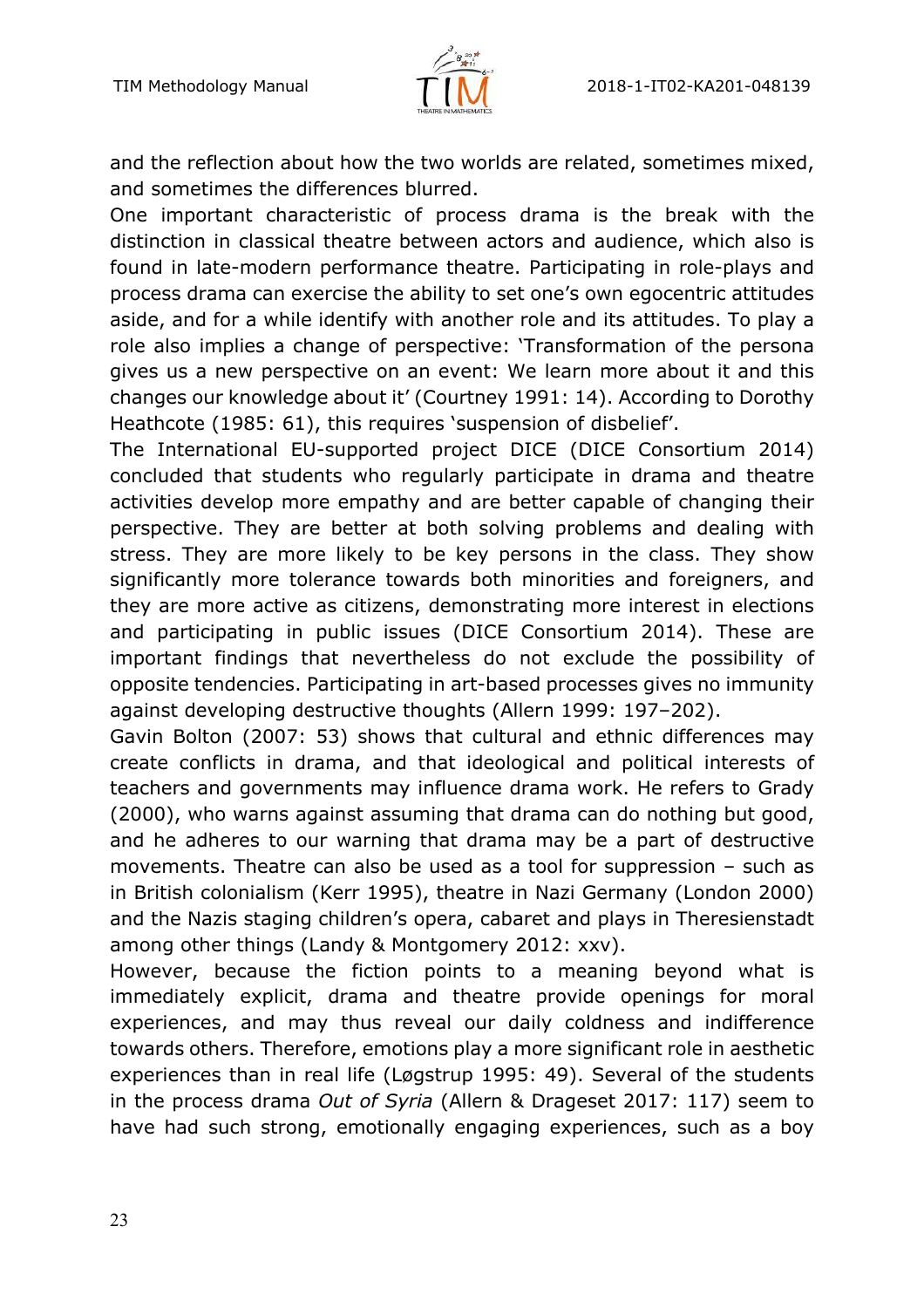

who stated, 'It has made me share more with others because I want to give them the same joy that I receive.'

#### **7.1 STRUCTURING PROCESS DRAMA IN THE TIM METHODOLOGY**

The idea of using drama to change the fear of mathematics and traditional teaching in mathematics is both related to exploring mathematics through drama and the need to change traditional teaching in math with teacher asking questions, students answering and teacher evaluating (Allern & Drageset 2017).

In the process drama *The Stone soup*, referred to below, we apply a dialogical, epic dramaturgy using the convention Teacher-in-role (TIR): arranging the incidents in episodes, switching between acting and reflections on the acting, and with elements from classical and contrasting dramaturgies. There is often, however, a classical tendency in the dramaturgy, with its the linearity of the progress of actions, but also a contrasting dramaturgy in creating change of perspectives and applying parallel actions.

#### **7.1.1 ROLE CATEGORIES**

Our adaption of process drama applied to mathematics is characterized by the use and emphasis on role categories, in order to change the traditional learning situation and promote more student active methods in mathematics. We have adapted the idea of *role categories* primarily for the participants and their collective role, and *role aspects* as building blocks for creating roles (O'Toole & Haseman 1989/2017).

In TIM we have used the idea of role categories to explore if the experience of role categories, such as the sceptic, curious, authority and the mediator can contribute to a more engaging student involvement in mathematics. In this learning process, we also refer to WHO's life skills, and therefor also explore if and how the role categories can work to improve life skills, and the challenges in trying to do so. Thus, role categories and role aspects are basic for how we structure process drama. We add that although we think the approach with role categories can be fruitful for other approaches to drama as well, it is not a necessary or mandatory criterion for process drama. We add it to process drama because of the intention of the project; to overcome the fear of mathematics and change communication patterns in the teaching of mathematics.

The Australian drama practitioners and theorists, John O'Toole and Brad Haseman (1989/2017: 3), argue that you do not need to be a skilled actor playing a role. We do all play roles in our social lives, in the sociological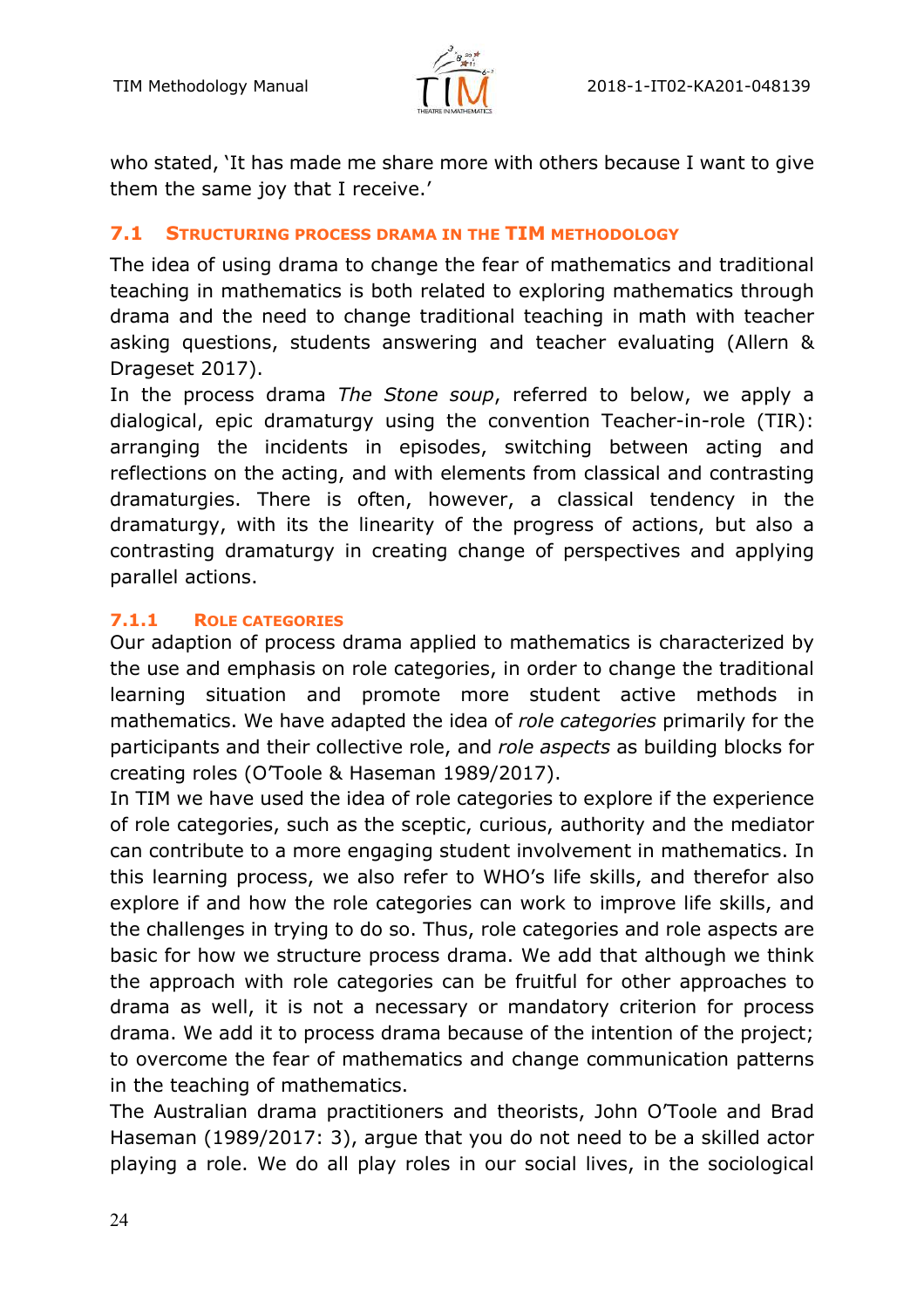

sense of the word role, referring to the specialized capacity or function we have in our social lives (Goffman 1986; 129) as fathers, mothers, teachers, artist, astronauts, trainers, drivers, etc. But this is not enough to describe the meaning of a role in drama. The roles in a play are a part of a relation. Acting the role means to represent a viewpoint, and to represent viewpoint you do not costumes or props or change your voice or create funny ways of walking. To pretend to be a role is to identify with the values and attitudes defined to the role, and they might very well be quite different from your own values and attitudes. What you do when you play a role is to take on and experience a situation in another's shoe.

According to Viv Aitken (2013: 50) role-taking implies more than just being someone else for a while. The exploratory and immersive character of such learning processes include expressing one's own thoughts, formulating in writing, asking your own questions and answering questions from others, and participating in a dialogue with other participants.

We change roles as we interact with different people in different situations that can include activities in the imagined worlds of theatre, play, and drama. More significant than whether or not we are in role is whether or not participants assume that activities are happening solely in the everyday world. We may take on an imagined role, but we actually don't need fictional roles to create drama; what we must imagine is that we are elsewhere, in an imagined world. [i]

In line with UNICEF, we are referring to a life-skills based education, which "makes it clear that a life skills approach will be used to teach the subject matter, meaning that participatory teaching/learning methods will be used to help learners develop not only knowledge, but also the psycho-social life skills they may need to use knowledge to inform and carry out behaviour".[ii]

In its program on Mental Health, WHO argues that "life skills are innumerable, and the nature and definition of life skills are likely to differ across cultures and settings". It is stated, however, that "analysis of the life skills field suggests that there is a core set of skills that are at the heart of skills-based initiatives for the promotion of the health and well-being of children and adolescents". WHO's list of life skills is:

Decision making • Problem solving • Creative thinking • Critical thinking • Effective communication • Interpersonal relationship skills • Self-awareness • Empathy • Coping with emotions • Coping with stress. [iii]

In our understanding of life skills, there is a connection to the role categories we promote in drama and apply in the teaching of mathematics.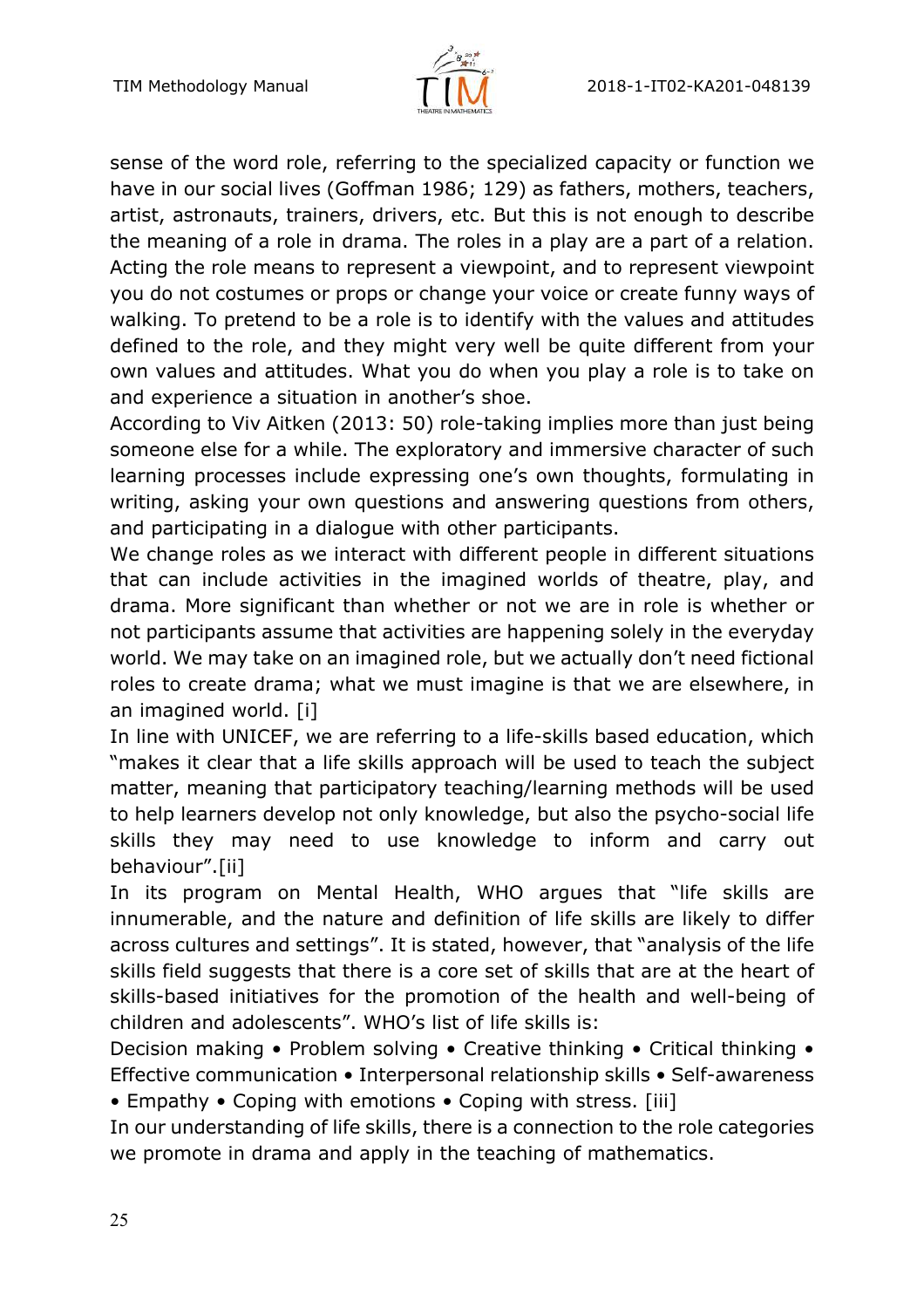

| Role category                        | Life skill                                                                                                                                                                                                               |
|--------------------------------------|--------------------------------------------------------------------------------------------------------------------------------------------------------------------------------------------------------------------------|
| (DLA)                                | The democratic leader/   Decision making $-$ problem solving $-$ effective<br>positive authority   communication - interpersonal relationship<br>skills - coping with emotions - coping with<br>stress - self-awareness. |
| The sceptic $-$<br>the l<br>opponent | Critical thinking - effective communication -<br>self-awareness                                                                                                                                                          |
| The curious                          | Creative thinking - empathy - coping with<br>stress - interpersonal relationship skills                                                                                                                                  |
| The mediator                         | Problem solving - empathy - interpersonal<br>relationship skills - coping with emotions.                                                                                                                                 |

#### **References**

Aitken, V. (2013). Dorothy Heathcote's mantle of the expert approach to teaching and learning: A brief introduction. In Fraser, D., Aitken, V., & Whyte, B. (eds), *Connecting Curriculum, Linking Learning*. NZCER Press, 34–56.

Allern, T.-H. (1999). Drama and aesthetic knowing in (late) modernity. In Miller, C. & Saxton, J. (eds), *Drama and Theatre in Education: International Conversations*. IDIERI Publications, 196–203.

Allern, T.H. & Drageset, O. G. (2017). Out of Syria: A process drama in mathematics with change of roles and perspectives. In *Applied Theatre Research*, 5 (2), 113-127.

Bandura, A. (1997). *Self-efficacy: the exercise of control*. WH Freeman.

Bateson, G. (1956). The Message "This is Play". In Schaffner, B. (ed): *Group Processes*. Josiah Macy Jr. Foundation.

Bateson, G. (1987). *Steps to an Ecology of Mind*. Jason Aronson Inc.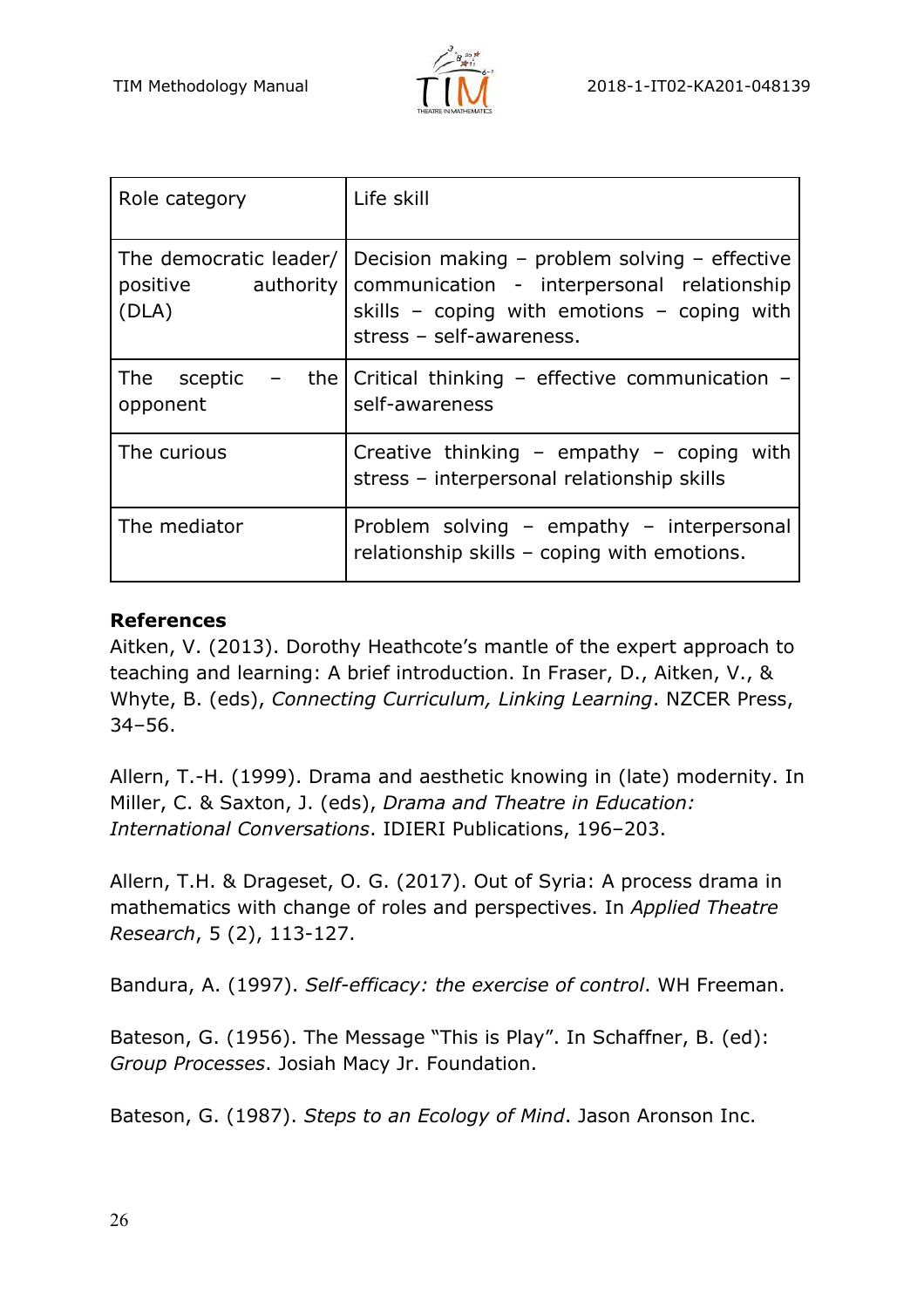

Bolton, G. (2007), A history of drama education: A search for substance. In Bresler, L. (ed.), *International Handbook of Research in Arts Education*. Springer, 45–66.

Carey E., Devine, A., Hill, F., Dowker, A., McLellan, R. & Szucz, D. (2019). *Understanding Mathematics Anxiety Investigating the experiences of UK primary and secondary school students*. Centre for Neuroscience in Education.

Caviola S, Carey E, Mammarella I C, & Szucs, D. (2017). Stress, Time Pressure, Strategy Selection and Math Anxiety in Mathematics: A Review of the Literature. *Front Psychol*, Sep 1 (8), 1488.

Courtney, R. (1990). *Drama and intelligence : a cognitive theory*. McGill-Queen's University Press.

Devine, A., Fawcett, K., Szűcs, D. & Dowker, A. (2012). Gender differences in mathematics anxiety and the relation to mathematics performance while controlling for test anxiety. *Behav Brain Funct,* 8 (33).

DICE Consortium (2014). *The DICE has been cast A DICE resource research findings and recommendations on educational theatre and drama*. DICE Consortium, http://www.dramanetwork.eu. Downloaded 08.10. 2019.

DICE Consortium (2010). *Making a World of Difference A DICE resource for practitioners on educational theatre and drama*. DICE Consortium. http://www.dramanetwork.eu/file/Education%20Resource%20long.pdf. Downloaded 08.10. 2019.

Edmiston, B. (2003). What's my position? Role, frame, and positioning when using process drama. *RIDE - The Journal of Applied Theatre and Performance*, 8, 221-229.

Feuerstein R. & Rand Y. (2005). *Disability is not a limit. If you love me, force me to change*. Libri liberi.

Fullan, M. (2002). Moral Purpose Writ Large. *The School Administrator Web Edition*.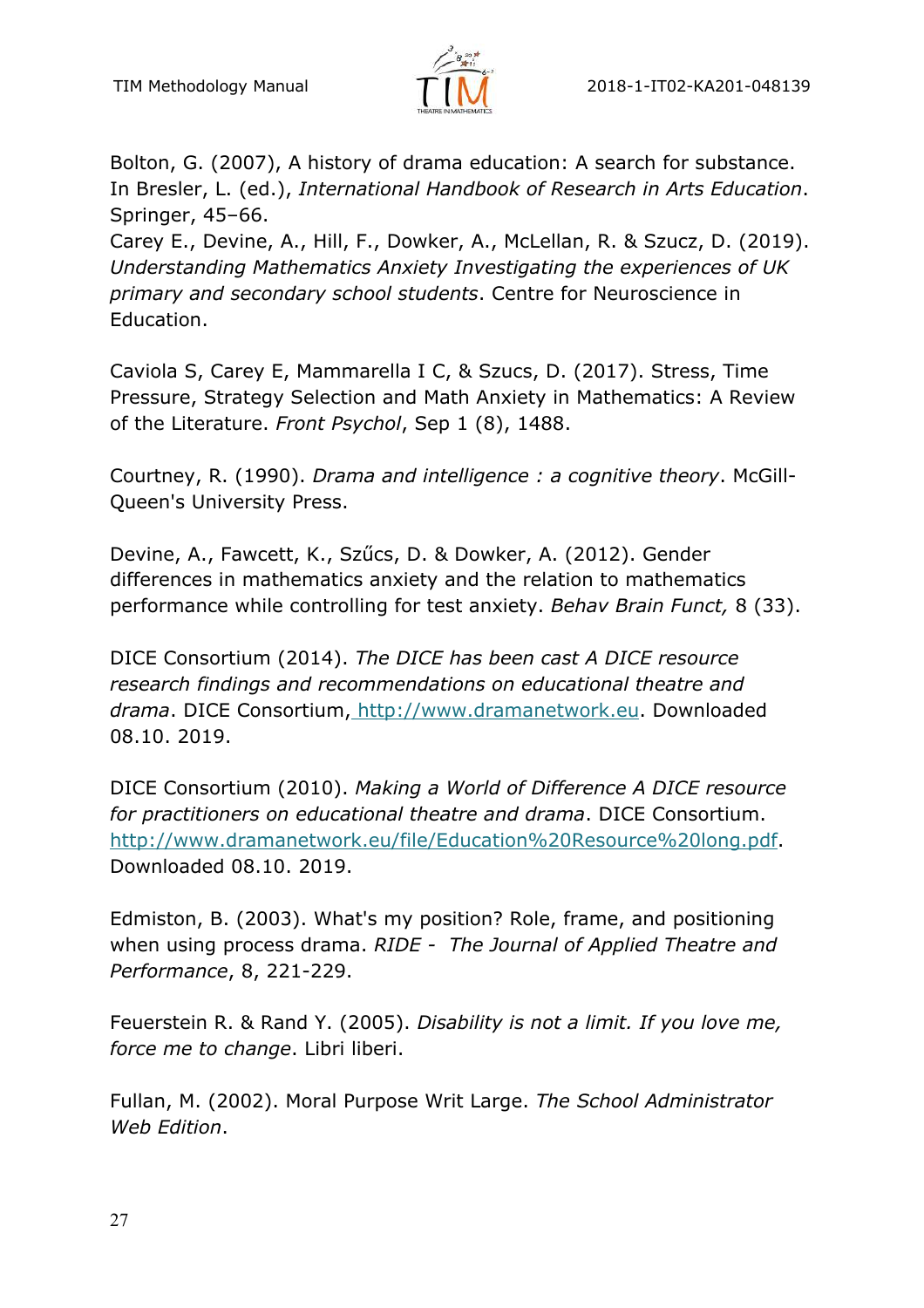

Gerofsky, S. (2011). Without Emotion, There Is Nothing Left But Burden: Teaching Mathematics through Heathcote's Improvisational Drama. *Proceedings of Bridges*, 329-336.

Goffman, E. (1986). *Frame Analysis. An Essay on the Organization of Experience.* Northeastern University Press.

Grady, S. (2000). *Drama and diversity: a pluralistic perspective for educational drama*. Heinemann.

Griebler, U., Rojatz, D., Simovska, V. & Forste R. (2012). *Evidence for the effects of student participation in designing, planning, implementing, and evaluating school health promotion: A systematic literature review.* Luderwig Bolzman Institute, Working paper 12, 2012.

Gstrein, D. (2015/2016): Effectiveness of psychodrama group therapy on pupils with mathematics anxiety. *Z Psychodrama Soziometr* (Suppl) 15, 197–215.

Guerriero. S. (Ed.). (2017). *Educational Research and Innovation Pedagogical Knowledge and the Changing Nature of the Teaching Profession*. OECD Publishing.

Haciomeroglu, G. (2019). The relationship between elementary students' achievement emotions and sources of mathematics self-efficacy. *International Journal of Research in Education and Science* (IJRES), 5(2), 548-559.

Haseman, B. (1991). Improvisation Process Drama and Dramatic Art. In *Drama Magazine*, 19-21.

Haseman, B. & O'Toole, J. (2017). *Dramawise reimagined: learning to manage the elements of drama*. Currency Press.

Heathcote, D. (1985). Subject or System? In Johnson, L. & O'Neill, C. (Eds.), *Dorothy Heathcote.* 

*Collected Writings on Education and Drama* (pp. 61-79). Hutchinson. (Reprinted from 1984).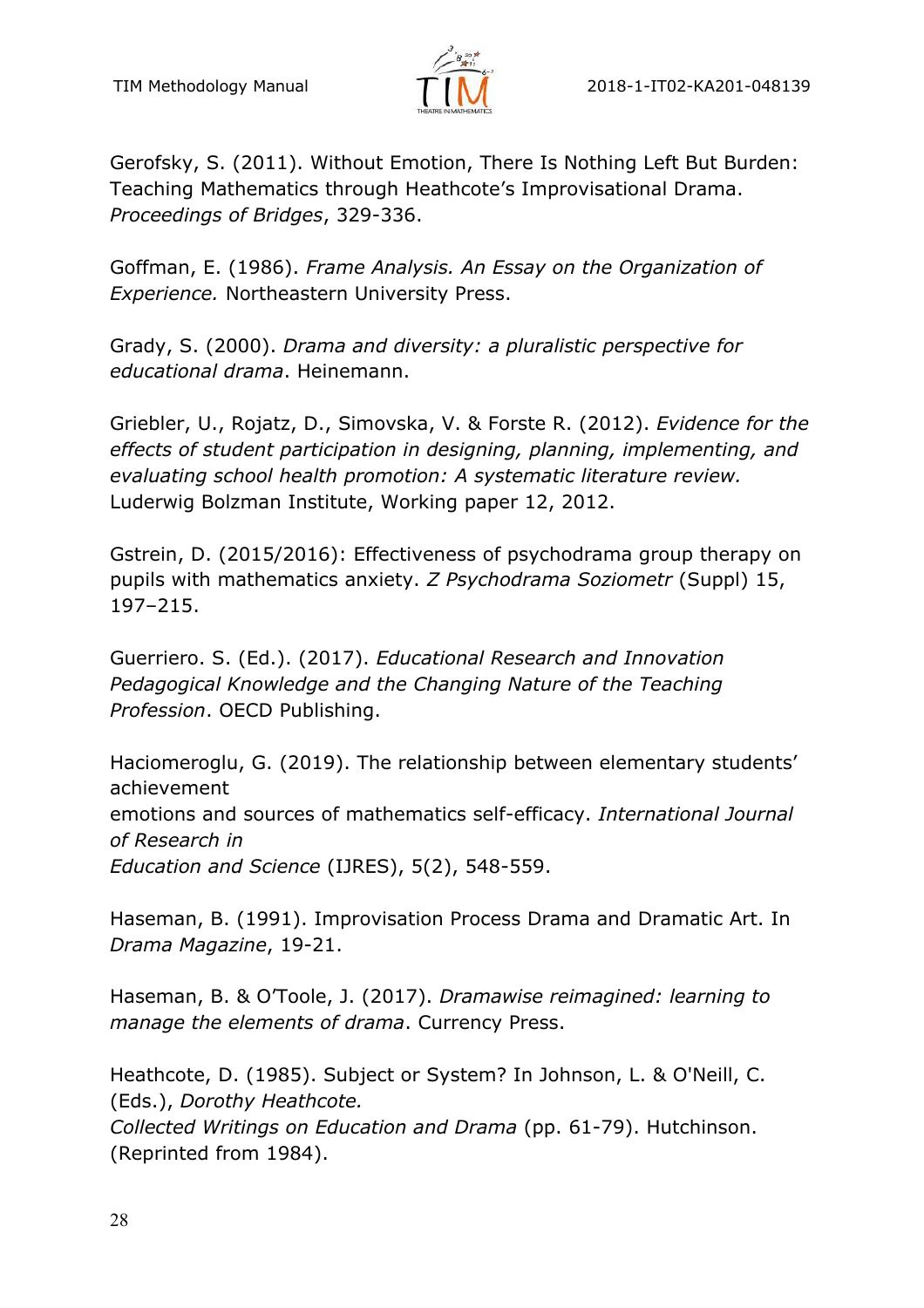

Hinna, K.R.C, & Lysø, K.O. (2012). Norsk lærerutdanning. In Grønmo, L.S., & Onstad, T. (ed.) *Mange og store utfordringer.* Oslo Unipub, 61- 113.

Inchley, J., Guggleberger, L. & Young, I. (2012). Germany and Scotland: Partnership and Networking. In Samdal, O and Rowling, L., *The Implementation of Health Promoting Schools*. Routledge.

Kahneman, D. (2003). A perspective on judgment and choice: Mapping bounded rationality. *American Psychologist, 58* (9), 697-720. Doi: http://dx.doi.org/10.1037/0003-066X.58.9.697

Kerr, D. (1995). *African Popular Theatre: From Pre-colonial Times to the Present Day*. James Currey.

Kitson, N. & Spiby, I. (2001). *Drama 7 – 11: Developing Primary Teaching Skills*. Routledge.

Landy, R. & Montgomery, D. (2012). *Theatre for Change: Education, Social Action and Therapy*. Palgrave Macmillan.

London, J. (2000), *Theatre Under the Nazis*. Manchester University Press.

Løgstrup, K.E. (1995): Kunst og erkendelse. Kunstfilosofiske betraktninger. Metafysikk II. Gyldendal.

Martinez, M & McGrath, D. (2014). *Deeper Learning: How Eight Innovative Public Schools Are Transforming Education in the Twenty-First Century.*  The New Press, 1–21.

O'Neill, C. (1995). *Dramaworlds. A framework for process drama*. Heinemann.

Pantziara, M. & Philippou G. (2011). Fear of failure in mathematics. What are the sources? *Cyprus Pedagogical Institute, University of Nicosia*.

Saraanen, T. (2012). Processes and outcomes in school health promotion: engaging with the evidence discourse. *Health Education*, 112 (3).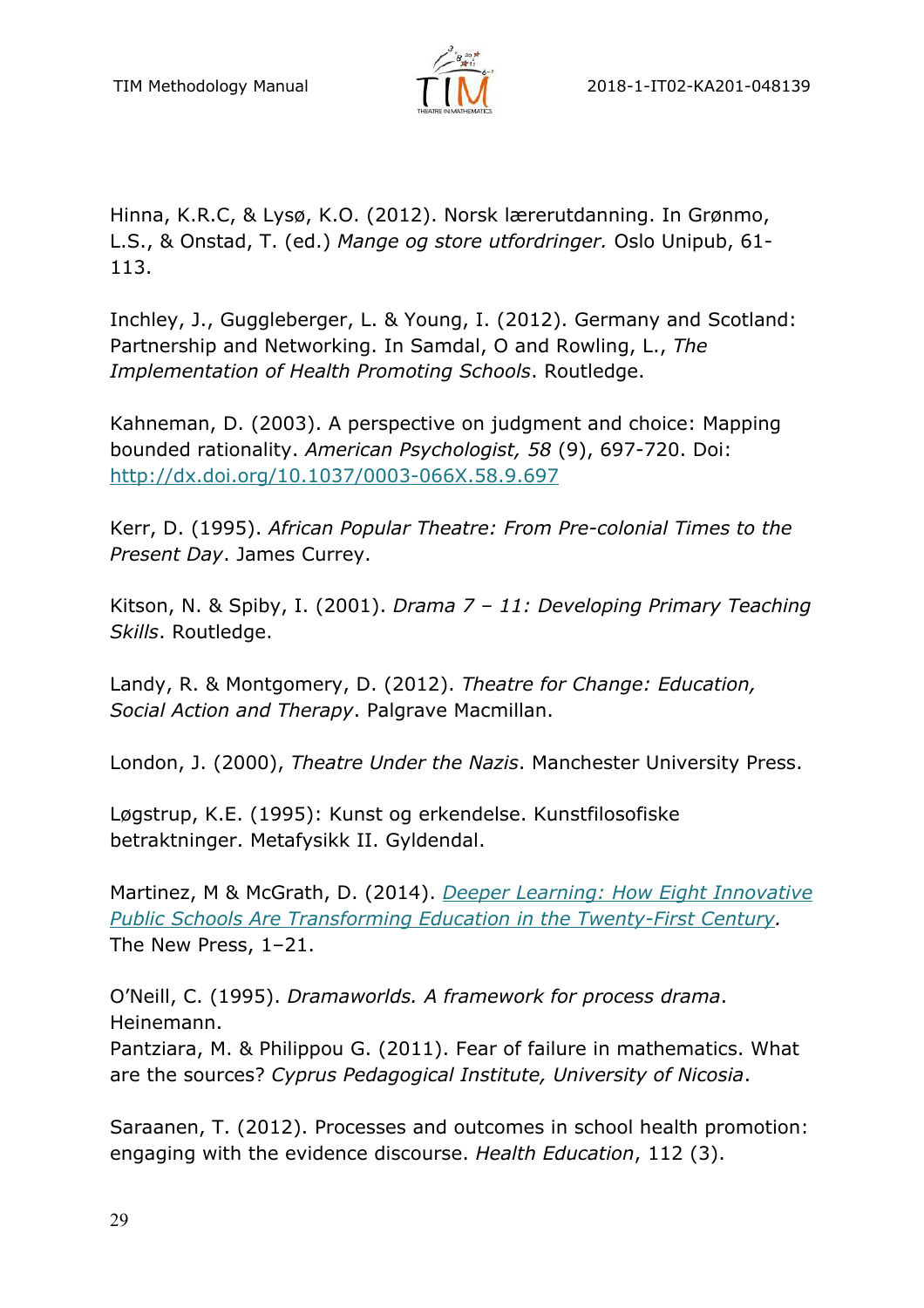

Schonman, Shifra (2000): Theatre and Drama Education: themes and questions. In Ben-Peretz,

M., Brown, S. & Moon, B. (ed) (2000). *Routledge International Companion to Education.* Routledge.

Skovsmose, O. (1998). Undersøgelseslandskaber. I Dalvang og Rohde (red.) *Matematikk for alle*. *Rapport for Lamis 1. sommerkurs 1998*. Landslaget for matematikk i skolen.

Ufuktepe, U. & Özel, T (2002): Avoiding mathematics trauma: Alternative teaching methods. Paper presented at the *International Conference on the Teaching of Mathematics* 2nd, Crete, Greece, 3-7.

UNESCO (2007). *A Human Rights-Based Approach to EDUCATION FOR ALL*. United Nations Children's Fund/United Nations Educational, Scientific and Cultural Organization. file:///C:/Users/Eier/Downloads/154861eng.pdf

UNICEF (2012). *Global evaluation of life skills education programmes*. United Nations Children's Fund.

World Health Organization. Division of Mental Health (1994). *Life skills education for children and adolescents in schools. Pt. 1, Introduction to life skills for psychosocial competence. Pt. 2, Guidelines to facilitate the development and implementation of life skills programmes,* 2nd rev. World Health

Organization. https://apps.who.int/iris/handle/10665/63552

World Health Organisation (1997). *Program on Mental Health*. World health Organisation.

World Health Organization (2003). *Skills for health: skills-based health education including life skills : an important component of a childfriendly/health-promoting school*. World Health Organization. https://apps.who.int/iris/handle/10665/42818

[i] Brian Edminstone: *What's My Position? Role, Frame, and Positioning When Using Process Drama, in*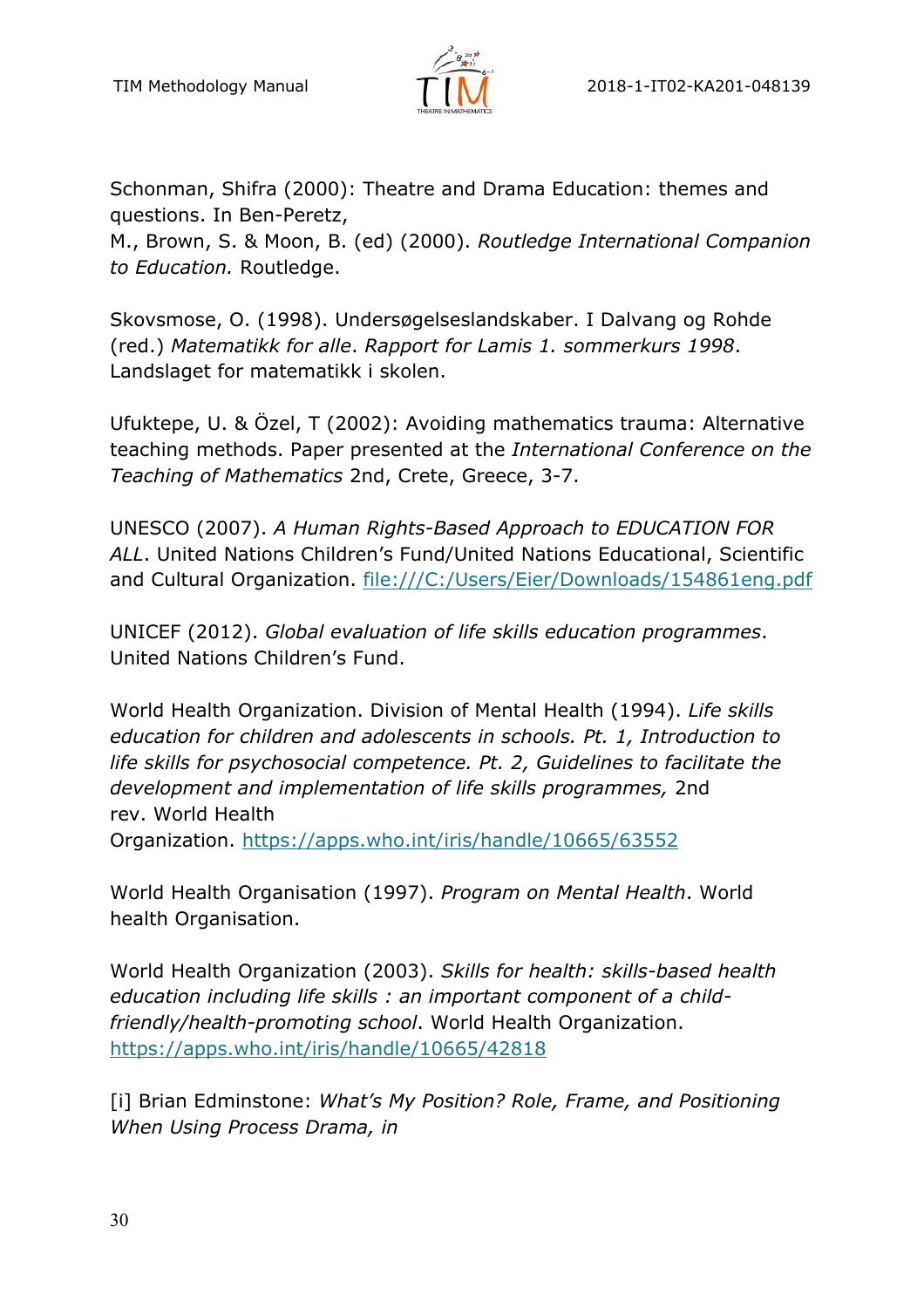

http://citeseerx.ist.psu.edu/viewdoc/download?doi=10.1.1.461.8784&rep =rep1&type=pdf (Downloaded 03.05.19)

[ii] https://www.unicef.org/lifeskills/index\_7308.html (Accessed 11.10.19)

[iii]

https://apps.who.int/iris/bitstream/handle/10665/63552/WHO\_MNH\_PSF\_ 93.7A\_Rev.2.pdf?sequence=1&isAllowed=y

[iv]

https://apps.who.int/iris/bitstream/handle/10665/63552/WHO\_MNH\_PSF\_ 93.7A\_Rev.2.pdf?sequence=1&isAllowed=y (Accessed 11.10.19)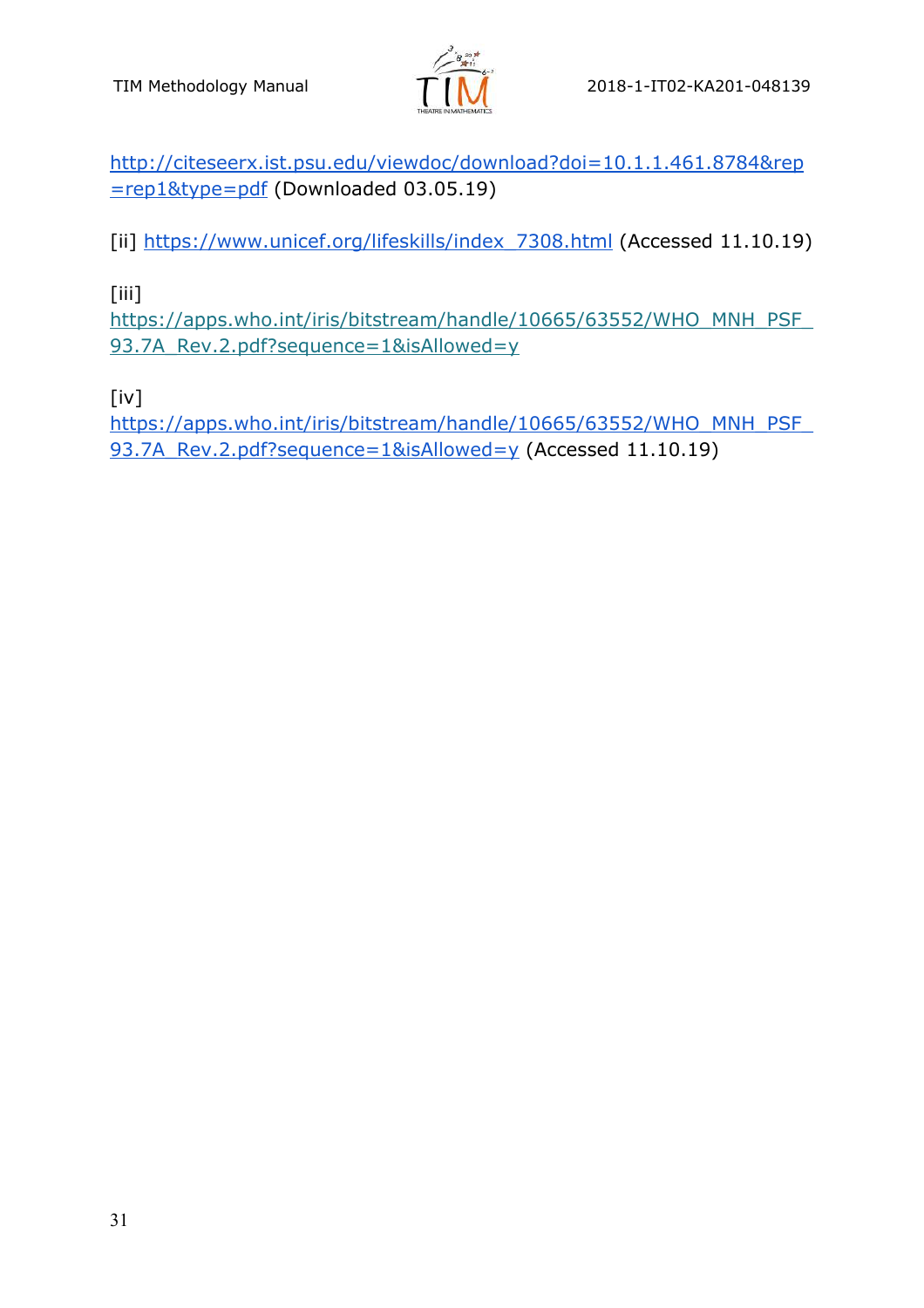

## **8. COMBINING MATHEMART AND PROCESS DRAMA TO A NEW METHODOLOGY**

The general purpose of the Theatre in Mathematics (TIM) project has been to face the main obstacles in teaching and learning mathematics at European level. More specifically, the project aims at contributing to the improvement of mathematics teaching and learning, providing a new methodology to teach mathematics using process drama and theatre workshops.

Competence in mathematics is nowadays addressed as one of the key issues for self-fulfilment at both social and personal level and numeracy skills are considered as one of the priorities for educational cooperation at EU level. (Mathematic in Europe: Common Challenges and National Policies, EACEA P9 Eurydice - 2011). It is still a common pattern in classroom communication that teaching mathematics is characterized by the use of textbooks with classes dominated by the teachers, who ask questions and assess the students. The traditional, cerebral teaching is still understood as mediation or transferring knowledge, where learning means acquiring knowledge and specific procedures. This makes students passive listeners (Francke, Kazemi & Battey, 2007).

However, there is great consensus that cooperation creates learning and that productive classes are built on students' participation and thinking (Chapin et al, 2013; Fraivillig et al, 1999; Franke et al, 2007, Drageset 2015;). Research (Mathematic in Europe: Common Challenges and National Policies, EACEA P9 Eurydice - 2011) highlights that there are various factors influencing mathematics education, such as teaching methodology and its power to convey the mathematical concepts. Furthermore, students often show stress, anxiety and fear of mathematics, which affect the learning process. Research suggests that an appropriate teaching method and new approaches can overcome students' anxiety and fear, and, as a consequence, improve learning outcomes and offer new learning possibilities. The teacher and the teaching approach have a crucial influence on the process of teaching and learning mathematics.

Mathemart, developed by The Social Community and Theatre Centre in Turin throughout the last ten years, is an approach to teaching mathematics based on theatre exercises, workshops, and small play sequences. It draws on several sources, such as community theatre, group theatre, as well as psycho drama and is based on the Social and Community Theatre Methodology (cf. Chapter 4). Although it shares some of the same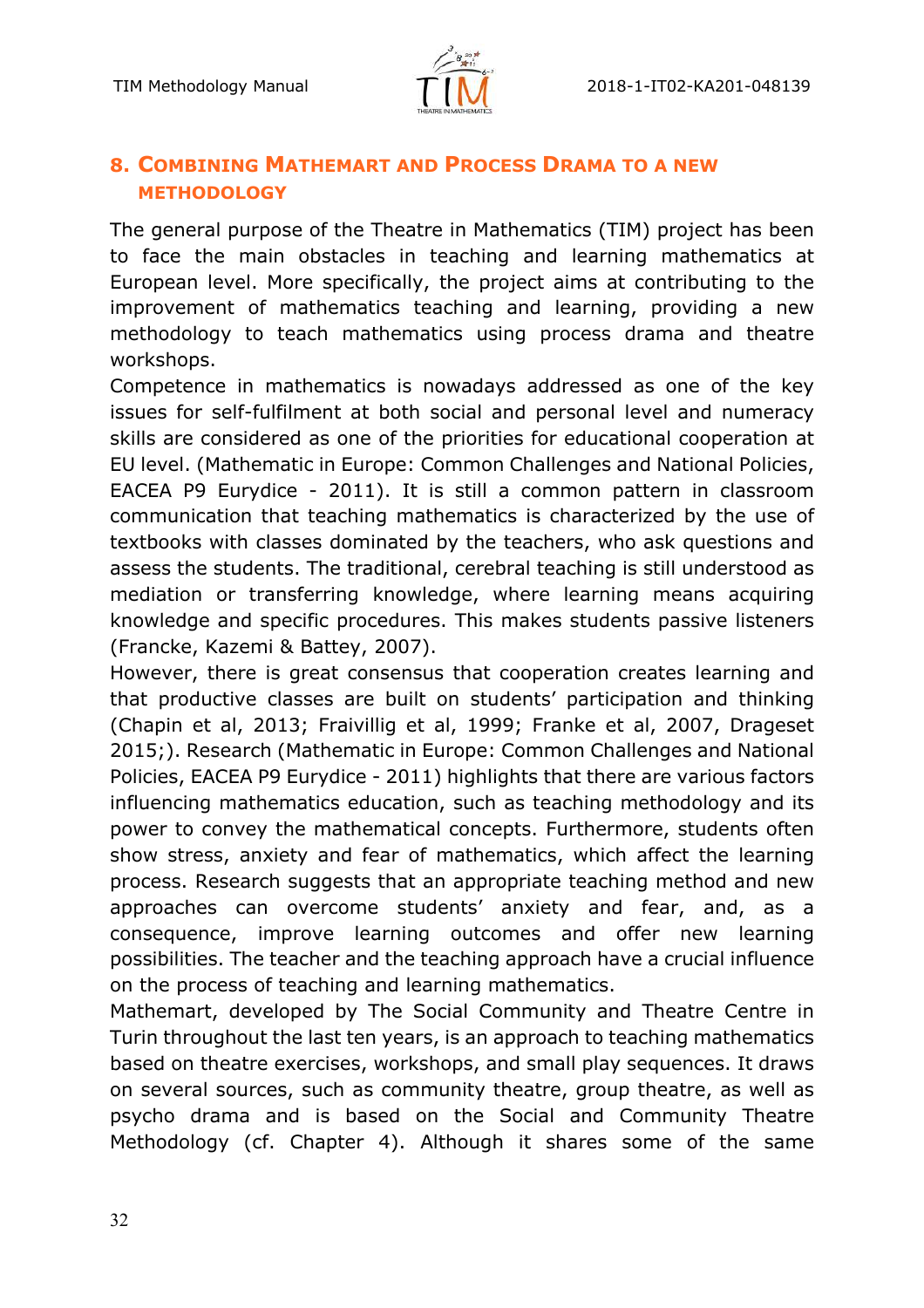

background with process drama, the latter has developed into a specific genre, characterised by longer sequences of improvised playing, the absence of a script, unpredictable outcomes, the lack of a separate audience, and the impossibility for single experiences to be replicated (O'Neill . TIM uses an approach to process drama with role categories and role aspects that create a more active student response to learning. The idea of role categories will be used in teaching mathematics (cf. Chapter 6), thus process drama gives the students the necessary experience and acting competence to apply those categories.

Although TIM's aim is to combine Mathemart and process drama into a new methodology (TIM), these two approaches can be used either separately, combined, or as a continuation of one another. Similarly to research, where one uses specific methods to solve a problem or a challenge, Mathemart and process drama can be the answers to various questions and challenges. If one has one or two hours at disposal and wants to make a living exploration of a specific math task, exercises from Mathemart can be useful. Within the same amount of time one can also explore different perspectives to a specific math task using process drama and role categories. If one wants to work with roles and changes of perspectives, process drama gives you possibilities. When more time is available, one may vary and combine the two, or create a continuation where Mathemart is used in the warmingup and in some more activities within the frame of process drama.

Mathemart exercises may correspond to traditional theatre workshop exercises, but they are also upgrading and renewing them by introducing mathematics as a key component. From a drama perspective exercise, like sport, we do not define the activity as a play or game. For an activity to become drama, it needs some basic characteristics: a fiction, in which roles play with or against each other in a defined time and space. Exercises are exercises, and often very useful as such. If deeper exploration is needed, however, dramatic fiction, roles, and a clarification of time and space will be involved. From a mathematical point of view, Mathemart exercises also work to create a deeper understanding of a specific mathematical topic.

In summary, if one wants to approach a mathematical topic/problem from different points of view and/or wants to work on the communication patterns within the class, Process Drama is suggested.

If one wants to make the students live an experience where the mathematical concept or its metaphor is experienced through game or theatrical activity, Mathemart is suggested.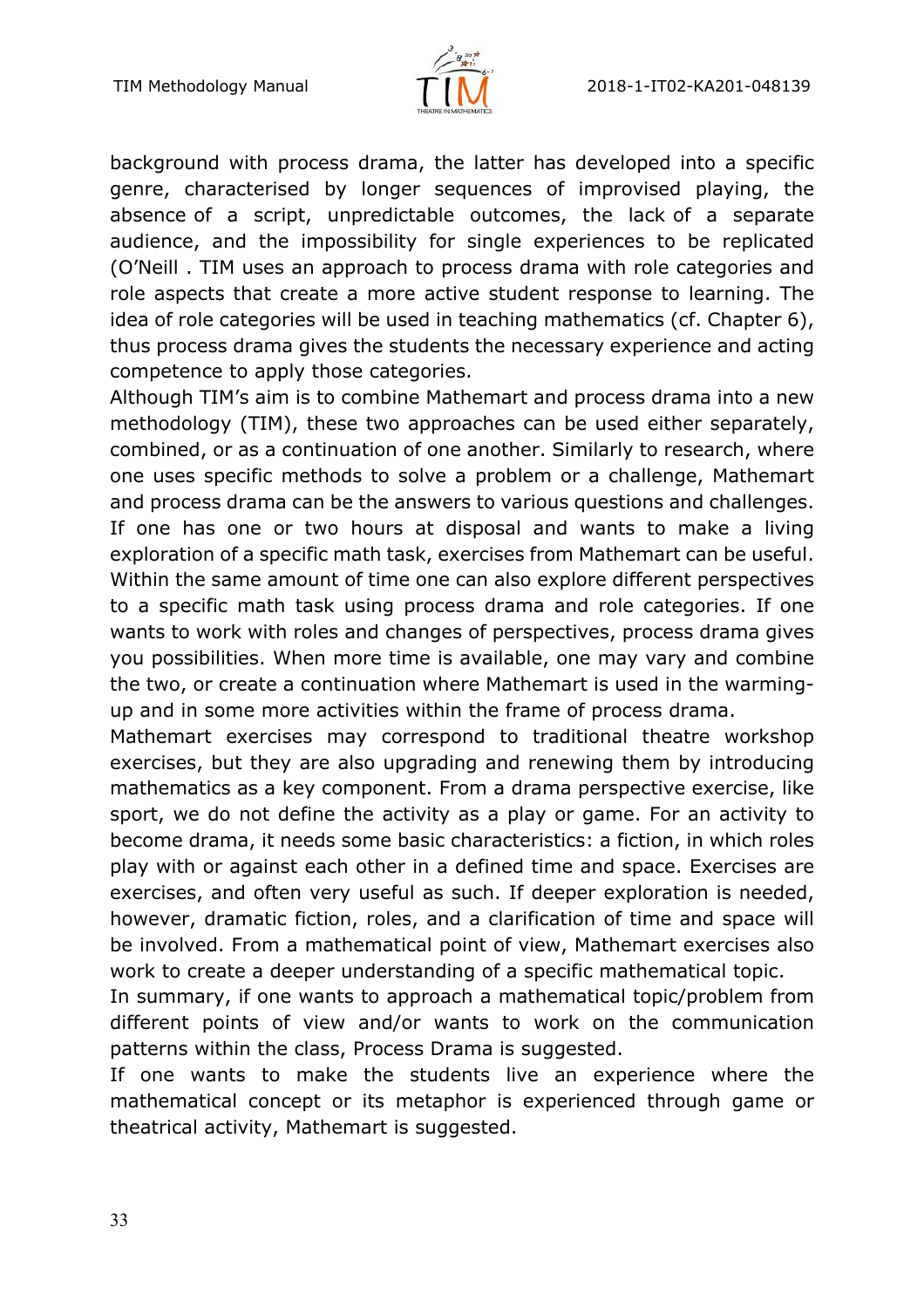

The same can be said about the third field within TIM: life skills. Life skills can be stimulated or activated both by using Mathemart or Process Drama, and also by combining the two. All in all, what one chooses depends on the question, the need, the challenge to be solved, and the competence of the teacher. It is important to underline the crucial role of the facilitator, who has to be aware of the life skills to be trained in relation to the activity proposed.

Some practical examples:

Here some examples on how to use Mathemart in combination with a process drama.

During the 'Stone soup' process drama (see Toolkit), when the participants explore how to share the soup, different ways of solving the question can be mediated by a Mathemart game. Here mathematics can be explored by using music and humour to express variety and the fun of making it happen, for instance with the activity 'Fractions' from the Toolkit.

Also, in the activities that follow the process drama, when participants are invited to analyse the mathematical processes used to solve the challenge given by the process drama, the teacher can use Mathemart activities to further explore specific math topics related to that challenge, in order to better understand how the families have solved the following task:

1. How to share the fish at the market

2. How to create a system of value between the different agricultural products.

The effort to represent the solution is often useful to understand the mathematical concepts on which the activity is based more deeply.

In general, there are two ways to consider the kind of approach we want the students to experience.

Let us take the Great Common Divisor (GCD) as an example. If one wants the students to use it and discuss about it from different points of view, one can create a Process Drama where the GCD is needed to reach a goal.

If one wants to introduce the concept of GCD or wants to show the concept to the students by using a metaphor, one can use the Mathemart activity 'Greatest Common Divisor' (see Toolkit). In this case, a discussion can happen after the activity where the role of the mediator is crucial to help the students link what they did during the activity with a more accurate formalization of the mathematical concept explored.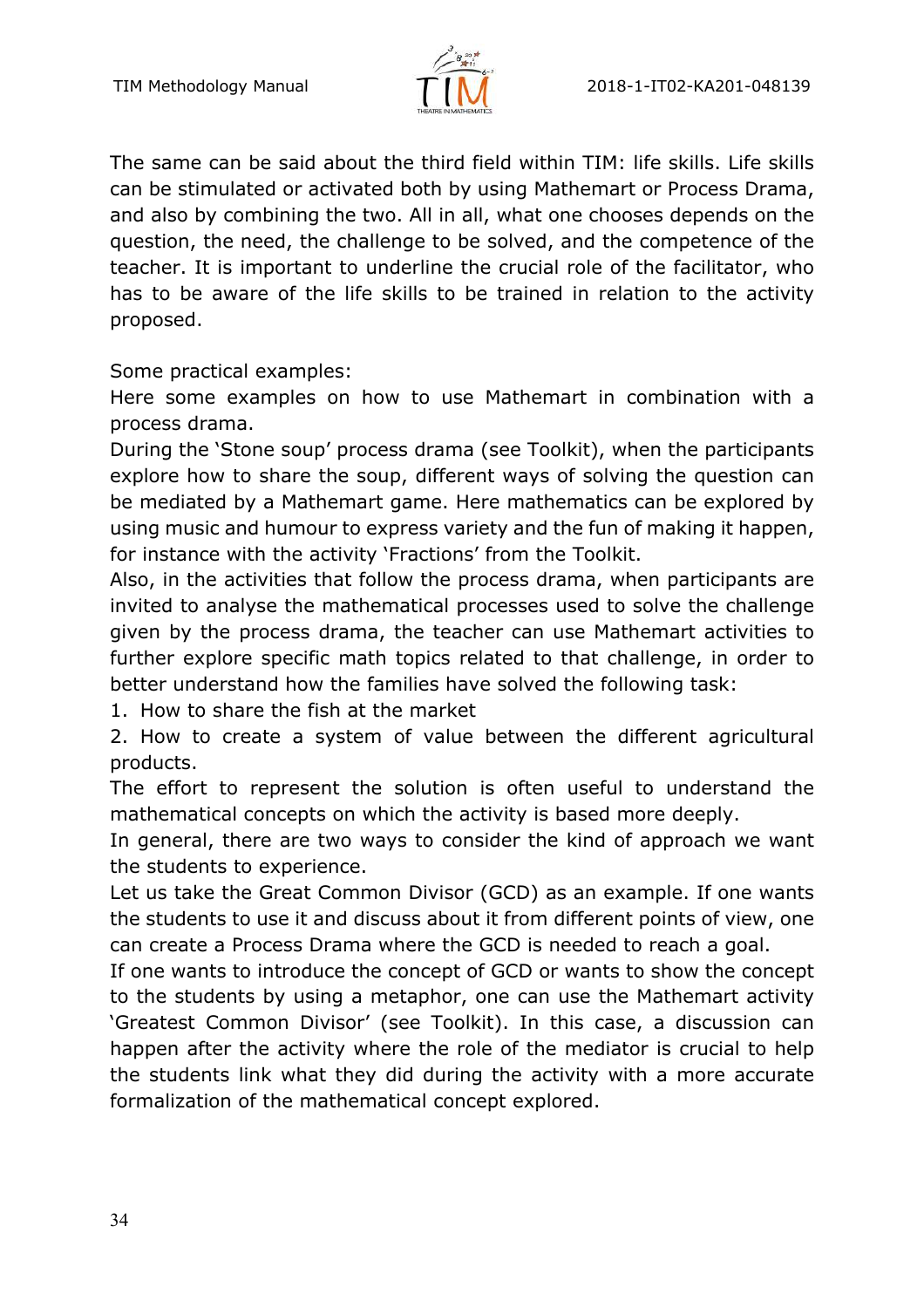

# **References**

Chapin, S. H., O'Connor, C., & Anderson, N. C. (2013). Classrooms discussions in Math: a teacher's guide for using talk moves to support Common Core and more. *Scholastic Inc*.

Drageset, O. G. (2015). Different types of student comments in the mathematics classroom. *The Journal of Mathematical Behavior*, *38*, 29-40.

Fraivillig, J. L., Murphy, L. A., & Fuson, K. C. (1999). Advancing children's mathematical thinking in everyday mathematics classrooms. *Journal for research in mathematics education*, *30*(2), 148-170.

Francke, M L, Kazemi, E & Battey, D. (2007). Mathematics teaching and classroom practice. In FX. Lester, Jr. (Ed) Second Handbook of research on Mathematics teaching and Learning, (p. 225·256). N C Information Age Publishing

Mathematic in Europe: Common Challenges and National Policies, *EACEA P9 Eurydice* – 2011

O'Neill, C. (1995). *Drama Worlds. A framework for process drama*. Heinemann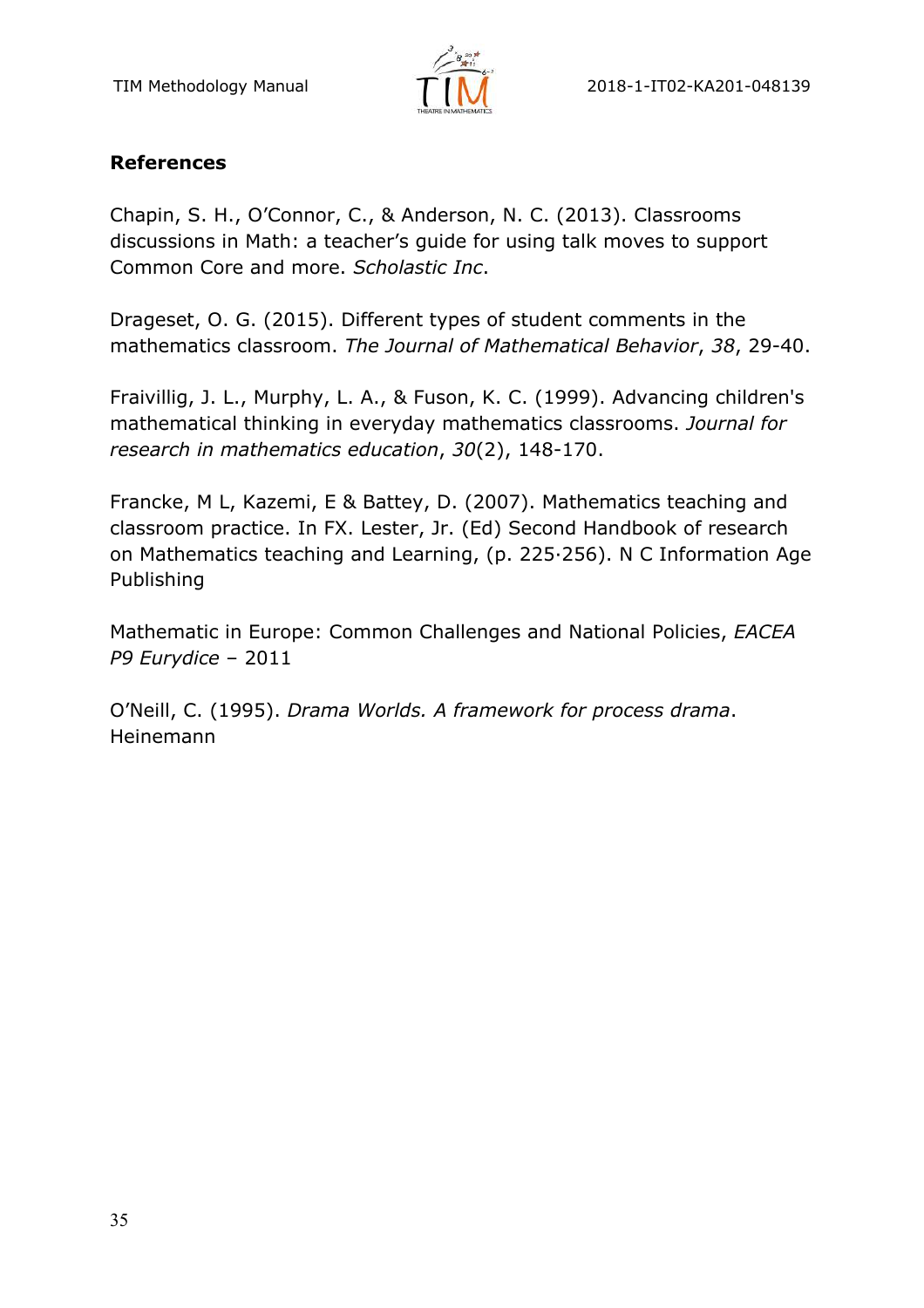

# **9. APPENDIX 1: THE EVALUATION SCALES**

This chapter contains the description of the evaluation scales included in the three main evaluation tools used in the TIM methodology.

#### **9.1 PUPILS' QUESTIONNAIRES**

The pupils' questionnaire is a useful tool for the teacher to detect the following constructs at the beginning and end of the school year:

- the level of anxiety related to mathematics;
- the emotional, affective and motivational aspects of learning mathematics;
- generic metacognitive control strategies;
- subjective beliefs about mathematics;
- the students' assessment of the mathematics teacher's teaching style;
- the students' evaluation of the well-being perceived in the classroom during the mathematics class.

As for the questionnaire composition, based on Cornoldi's "Mathematics and Meta-cognition" questionnaire (2006), two checklists were adopted, for a total of 15 items (first table). One detects the emotional, affective and motivational aspects of learning mathematics, the other detects generic metacognitive control strategies. From several studies about the "perception of ability" (self-efficacy), it emerged that a positive sense of self-efficacy guides the relationship between meta-cognition and performance (Coutinho, 2007) and having good metacognitive strategies is a success factor in the execution of an assignment. Furthermore, the positivity of the emotions that refer to learning and how to manage it effectively are linked to the attributions used by the pupil to justify their success or failure (Cornoldi, 2006). All this, for example, influences the problem-solving process and the development of personal beliefs of selfefficacy (ibid.).

From the same tool 9 items to detect the main metacognitive beliefs related to the solution of mathematical tasks were also adopted. These are divided into three categories: skill, discipline and learning (last table).

Moreover, to detect anxiety related to mathematics, the MeMa Anxiety Scale for Mathematics, by Cornoldi and Lucangeli et al. (2012), was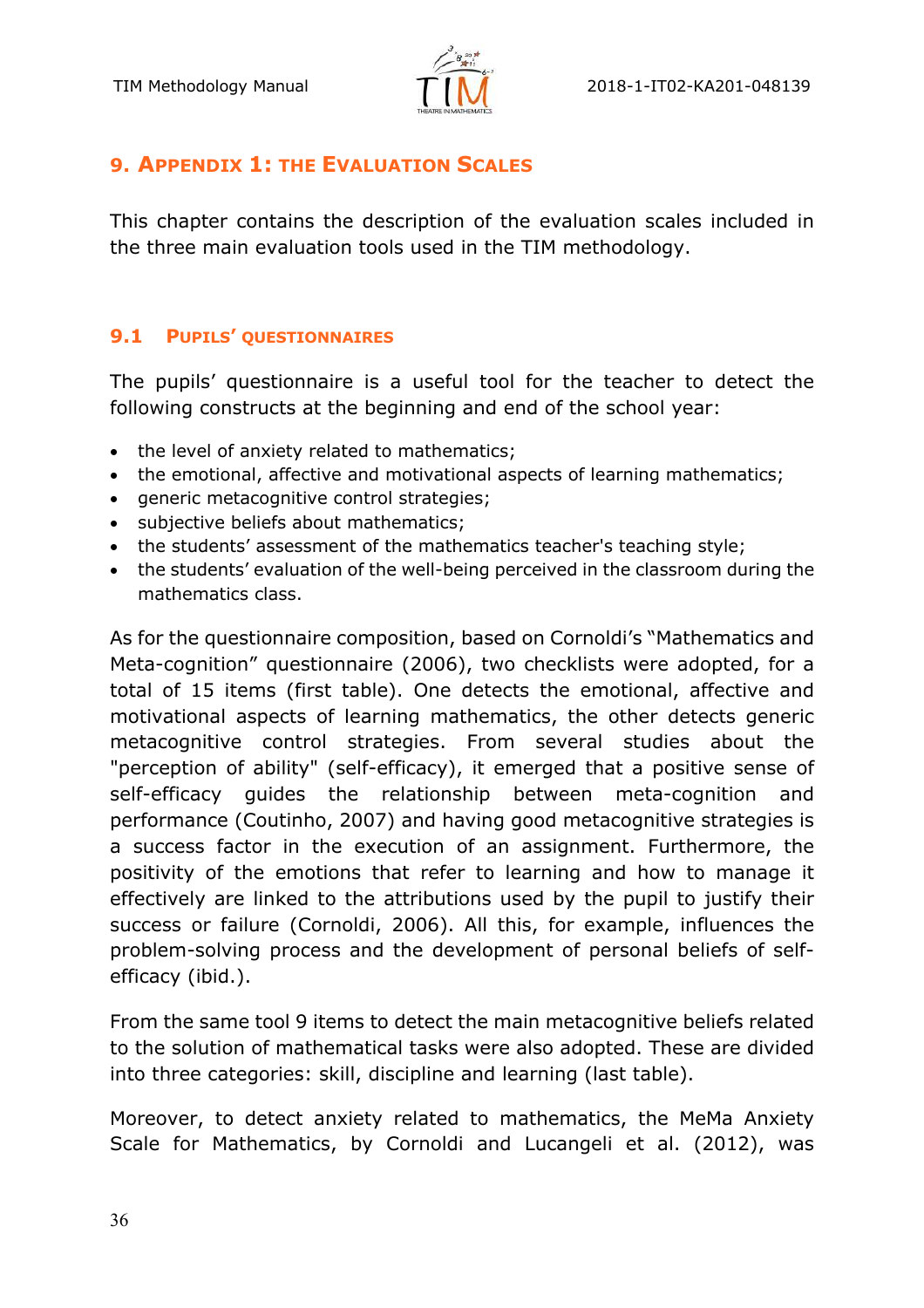

adopted. The Scale is the adaptation for primary and middle school pupils of the Mathematics Anxiety Rating Scale (MARS, English version), previously adapted to the Italian context by Saccani and Cornoldi (2005). The Scale is made of 30 items that detect math learning anxiety, math assessment anxiety and generalized school anxiety. For the purposes of the project and to make it easier to administer the test, the battery of items related to generalized school anxiety (6 items) was deleted. In the end, the second table counts 24 items.

The questionnaire asks the student to express the "degree of fear" (from "low level of fear" to "high level of fear") they experience in different mathematical learning and assessment situations. The term "anxiety" has been replaced by that of "fear" to make some sentences more understandable to younger pupils. This checklist has been inserted to detect participants' level of mathematics anxiety during TIM workshops and will constitute a useful detection tool for teachers who want to use the TIM methodology. As a matter of fact, this tool can be used at the end of each school year, to detect the emotional impact on pupils by using alternative approaches in the teaching of mathematics.

Finally, two checklists were used to detect the general atmosphere perceived by the students during classes and their perception of the mathematics teacher's affective-relational style. The first checklist is taken from the questionnaire 'Well-being in the classroom', elaborated by M. Polito (2000) and is made of 13 items. The student is invited to express an opinion on some statements about their wellbeing in their current class and about self-esteem (fourth table). The second set of items comes from M. Polito's manual 'Activating the resources of the class group' (ed. Erikson, 2000) and notes the construct of pedagogical caring from the student's point of view. The 13 items allow students to describe their mathematics teacher's relational style (third table).

The questionnaire addressed to pupils can be used in its entirety or only in the parts of interest to the school or to the teacher. It is necessary to rely on an evaluation professional expert to correctly hand out the indicated scales and detect the results. In any case, it is suggested to use the original test annotation forms, which are attached to the Cornoldi and Lucangeli's manual (2006). It is possible, however, to use other validated tools to detect metacognitive and mathematic skills, classroom climate and math anxiety at the beginning and end of the school year.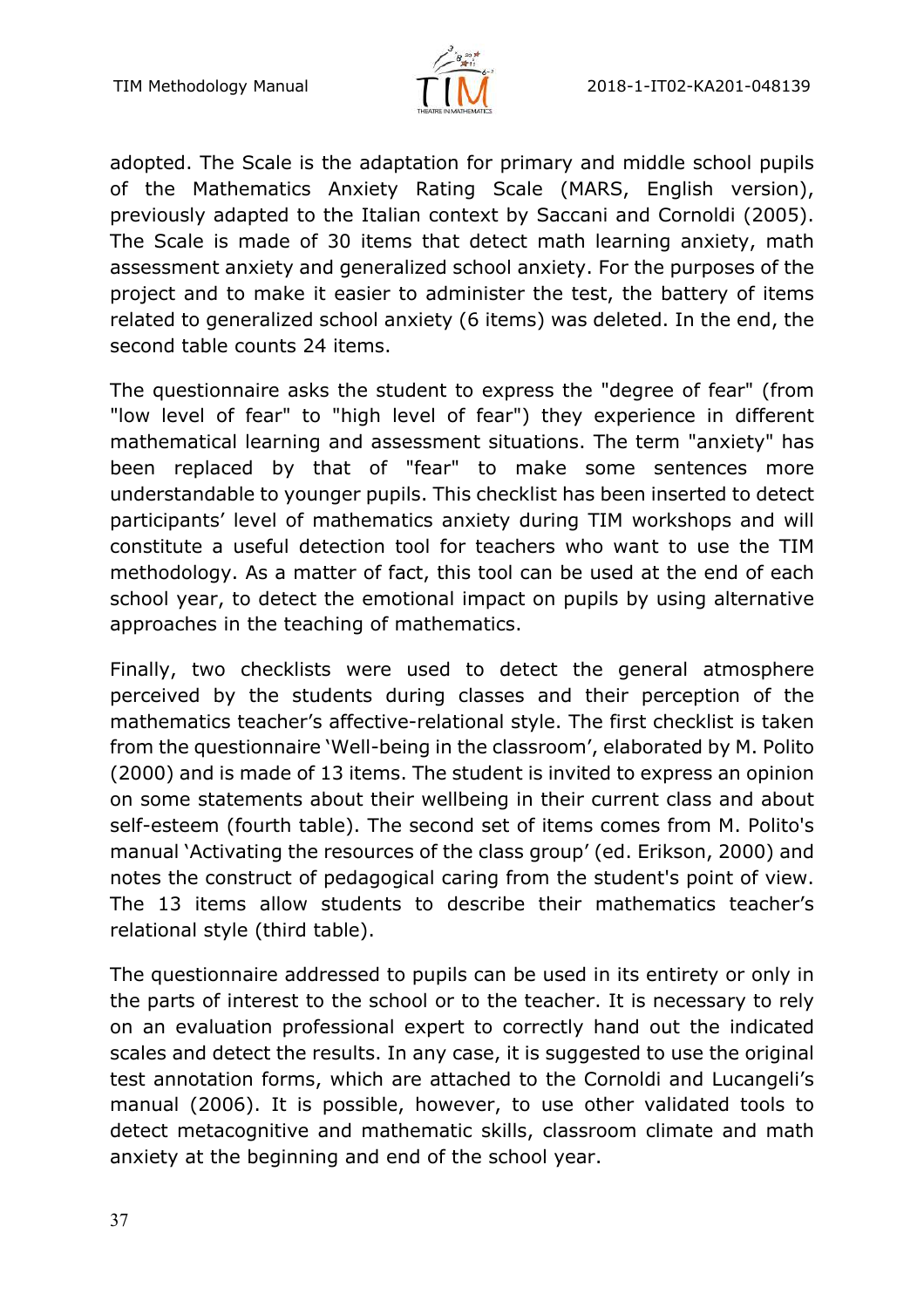

# **9.2 TEACHERS' QUESTIONNAIRES**

The questionnaire addressed to teachers consists of three sections, as listed below:

# Teaching Sense of Efficacy Scale

The Teachers' Sense of Efficacy Scale (TSES; Tschannen-Moran & Woolfolk Hoy, 2001) is a measure of people's assessment of their own level of success in teaching. In this measure, teaching is conceptualized as a complex activity and represents teacher efficacy as a multi-faceted construct. More specifically, teacher efficacy as measured by the TSES long (24 item) and short (12 item) forms has consistently been shown to represent three distinct, but related latent factors associated with three areas of teaching: Efficacy in Classroom Management, Efficacy in promoting Student Engagement and Efficacy in using Instructional Strategies.

We chose to adopt the extended version with 24 items and insert it in the PRE-questionnaire that was administered to teachers who participated in the training of trainers and to teachers who participated in the implementation of TIM in their schools. This, like all other tools, can be used as a logbook for the teacher to detect the improvement of their skills in classroom management of teaching and in the solution of problem behaviours. In the same way it can relate to all the other constructs which are also evaluated by the pupils. The questionnaire was used in its English version (in Italy, the team used the validated Italian version of V. Biasi et. Al., 2014).

## Mathematics Teaching Anxiety Scale (MTAS)

The Mathematics Teaching Anxiety Scale (MTAS) was originally published in Turkey (Sari, 2014). The validated version in English was used in this project to correlate mathematics teachers' anxiety with that of their pupils, as well as exploring correlations between anxiety and the teacher's teaching style. The Scale consists of 19 items describing two factors:

- Self-Directed Mathematics Teaching Anxiety includes 12 items pertaining to a teacher's own teaching practice and perceived ability;